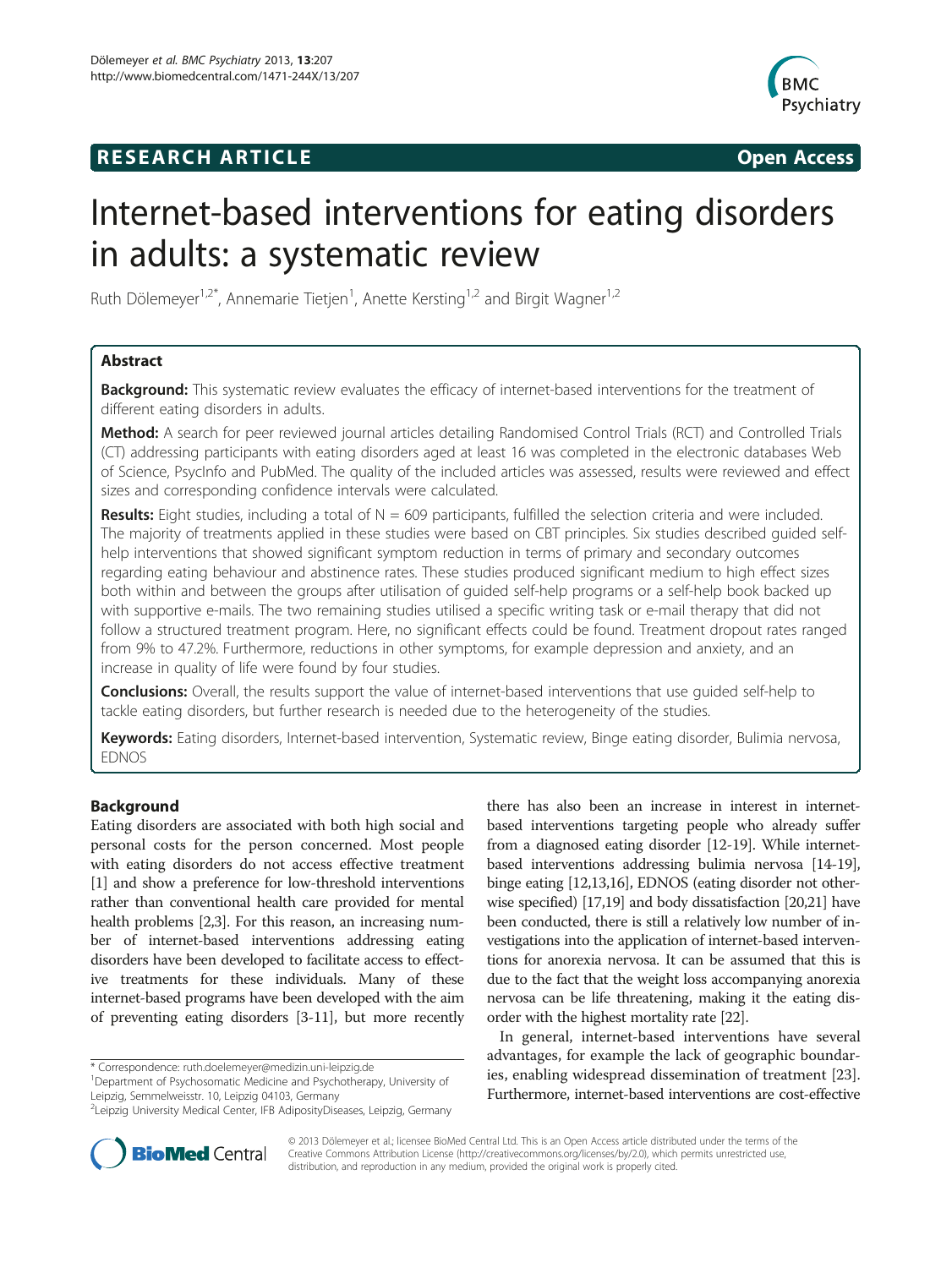[[24](#page-15-0)] and provide greater user control, flexibility, open access and anonymity [\[25\]](#page-15-0). They are therefore especially relevant for patients who might not otherwise access treatment for reasons such as fear of social stigma or lack of easy access to a treatment centre.

While a number of reviews and meta-analyses of internet-based interventions have been published, e.g. for depression [[26,27](#page-15-0)], depression and anxiety [\[28-31](#page-15-0)], obesity [[32](#page-15-0)] and the prevention of eating disorders [\[3](#page-14-0)], there is, to our knowledge, no review examining the efficacy of internet-based interventions for the treatment of existing eating disorders. Thus, with this systematic review we aim to give an overview of the different forms of internet-based interventions that have been applied for people suffering from an eating disorder.

The following key questions are addressed by this systematic review:

- 1. What is the evidence for the value of internet-based interventions for the treatment of eating disorders? To answer this question, effect sizes and corresponding confidence intervals were calculated for within and between group analyses. Additionally, rates of abstinence and dropout were taken into account.
- 2. What factors are associated with these treatment effects (e.g. duration of treatment, degree of therapist involvement)?

To answer these questions only analyses of quantitative data were taken into account; qualitative data were not considered at this time.

## **Methods**

Before starting with literature search for the systematic review, inclusion criteria and methods of analysis were specified. These criteria have not been documented in an official review protocol.

## Study eligibility

Studies were selected and included in the present review according to five criteria: (1) publication in a peer reviewed journal, (2) presence of a controlled design, (3) inclusion of the internet as at least one mode of delivery for treatment or self-help, (4) inclusion of participants aged at least 16 years and suffering from an eating disorder and (5) presence of changed eating behaviour as a primary outcome. Studies were excluded if they (1) addressed prevention of eating disorders, (2) addressed weight loss programs, or (3) did not include subjects suffering from a diagnosed eating disorder.

## Study selection

For the selection of studies, Web of Science, PsycInfo and PubMed were electronically searched for articles

published or e-published before November 2012 by combining the terms "random<sup>\*"</sup> OR "controlled" with the terms "eating disorder", "anorexia", "bulimia", "binge eating" OR "EDNOS", the terms "online", "internet", "computer\*", "email" OR "web" and the terms "intervention", "therapy" "self-help", "treatment" OR "program" in titles or abstracts. No limitation was made regarding the language of articles. The titles and abstracts of the 460 articles identified by the initial search were screened to determine their relevance to the review. Articles that did not meet inclusion criteria were excluded at this stage, whereas the full text of potentially relevant studies was examined. Furthermore, the reference lists from retrieved articles were checked for additional relevant literature. The selection of articles was independently performed by the primary and secondary author of this review.

## Data extraction

Data extraction was conducted independently by two authors, consulting a third reviewer in the case of discrepancy in the documentation of study features. Variables extracted included the authors of the study, title and publication year, information regarding number, diagnosis, gender and age of participants, characteristics of intervention and control groups (e.g. frequency of contact, kind of control group), duration of treatments, time points of assessment, and measures used for outcome assessment. The rates of study dropouts (regarding percent of missing post-treatment assessments over all groups) and treatment dropouts (regarding percent of participants not finishing treatment in the intervention group) were also noted, as were rates of abstinence. Furthermore, information necessary for evaluating methodological quality was extracted.

## Assessment of methodological quality

Methodological quality was assessed using an 11-item list oriented on a scale developed by van den Berg et al. [[33\]](#page-15-0). Studies were rated independently by the first author and checked by the second author. Disagreements were discussed until consensus was reached. Each item was rated as yes, no, or unknown. A total methodological quality score (ranging from 0–11) was calculated by summing up all yes items. Studies were rated as having good methodological quality if they met at least twothirds of the criteria (eight or more items).

## Assessing the effects of internet-based interventions for eating disorders

To answer the key questions of this review, key eating disorder-related symptoms (e.g. bingeing and purging) and rates of abstinence were considered as primary outcomes. As secondary outcomes, results of key questionnaires were considered. Included were questionnaires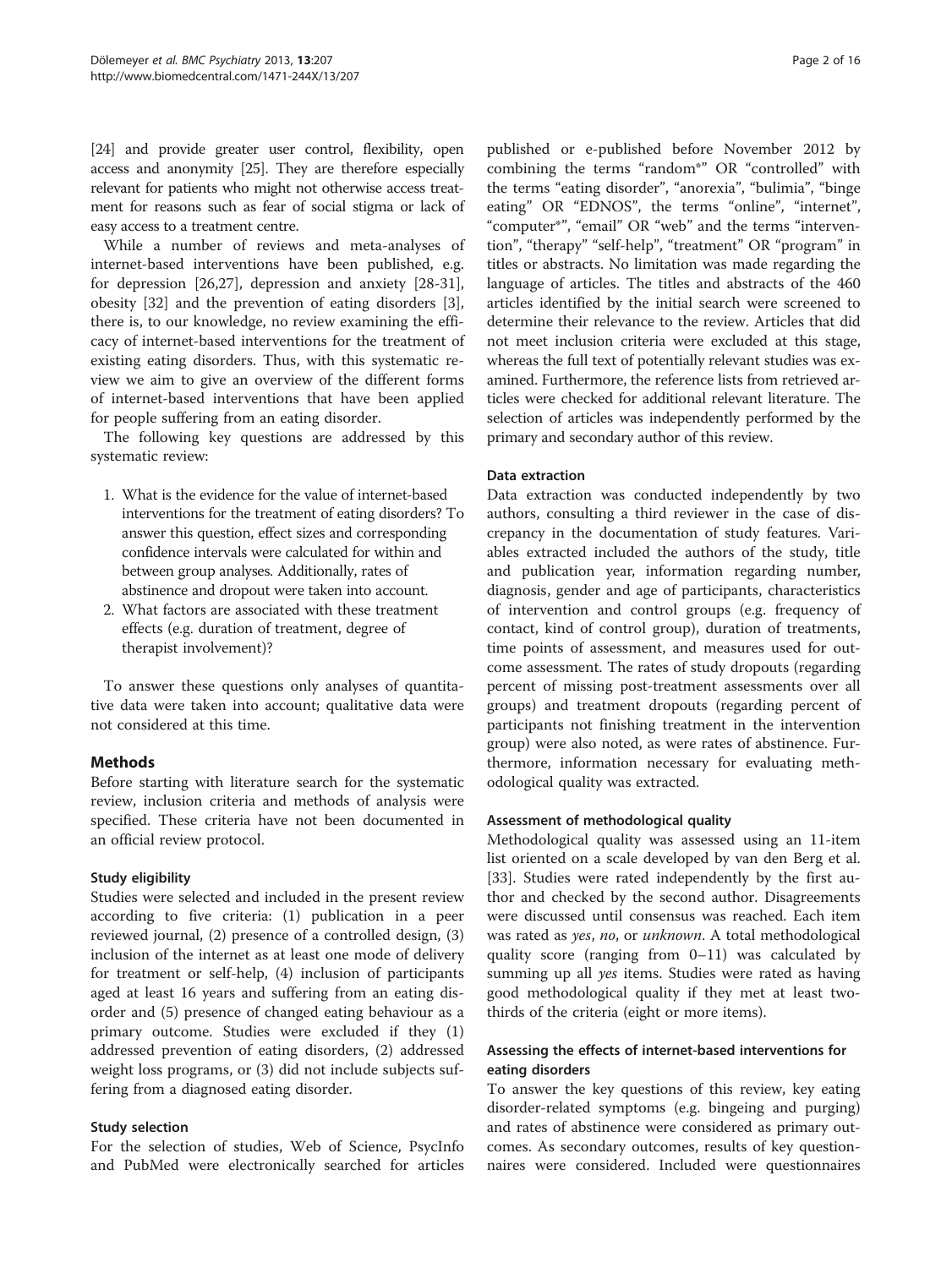that are commonly used for the assessment of symptoms related to eating disorders, resulting in examination of (1) EDE interview and the Eating Disorder Examination Questionnaire (EDE-Q) [\[34](#page-15-0)], a semi-structured interview and its self-report version, measuring the core psychopathology of eating disorders; and (2) the Eating Disorder Inventory (EDI) and Eating Disorder Inventory 2 (EDI-2) [[35-38](#page-15-0)], which were developed to assess psychological characteristics of patients with eating disorders. In studies that did not include one of these questionnaires, (3) the Bulimia Investigatory Test Edinburgh (BITE) [\[39](#page-15-0)], a self-rating measure assessing symptoms of BN, was considered.

If a study measured outcomes across several time points, the first time point after completion of the intervention was selected for comparison of studies. For studies that included more than one control group, the one with the least contact was selected for comparison. Since statistical significance of t-tests depends upon sample size, level of significance, tests used and other variables of study design, effect sizes (ES, Hedges' g) were calculated by the authors, according to Hedges [[40](#page-15-0)]. For effect size calculation, intention to treat (ITT) data was used. Where ITT data were not available, ITT effects were estimated, assuming a zero effect for study dropouts. If no data for calculating or estimating effect sizes were available, results of ANOVAs or effect sizes reported in the studies were used. An ES of less than 0.5 was interpreted as small, 0.5 to 0.8 as medium and greater than 0.8 as large [\[41](#page-15-0)]. Additionally, 95% confidence intervals (CIs) were calculated according to Hedges and Olkin [\[40](#page-15-0)]. Furthermore, where follow-up data were available, stability of the effects was reported and additional outcomes (e.g. depression, anxiety or quality of life) were considered. Here, the (1) Beck Depression Inventory (BDI) [[42\]](#page-15-0), or BDI-II [\[43](#page-15-0)], (2) the Hospital Anxiety and Depression Scale (HADS) [\[44,45](#page-15-0)] or (3) the Montgomery Åsberg Depression Scale Self-assessment (MADRS) [[46](#page-15-0)] were used to assess symptoms of depression and anxiety. To assess quality of life, (1) the short form of the Impact of Weight on Quality of Life (IWQOL-Lite) [[47](#page-15-0)], (2) the Satisfaction with Life Scale (SWLS) [\[48](#page-15-0)] and (3) the WHO Quality of Life Questionnaire (WHOQOL-Bref) [[49\]](#page-15-0) were included in the review.

Because the studies differ in terms of the eating disorders addressed, characteristics of participants and internet-based programs applied, no meta-analysis was performed but results will be presented for each study and conclusion will be drawn.

## Results

## Study selection

The search and selection process for articles is illustrated in Figure [1.](#page-3-0) A total of 651 articles were identified by the initial search. After removing duplicate articles  $(n = 191)$ and irrelevant studies ( $n = 436$ ), 24 articles were retained for further consideration. Of these, 16 articles were excluded as they addressed prevention of eating disorders or presented data from participants who did not fulfil a diagnosis of an eating disorder  $(n = 6)$ , they did not use a controlled design  $(n = 5)$ , they were addressing relapse prevention  $(n = 1)$  or they did not use internet-based therapy as the mode of delivery  $(n = 4)$ . Screening the reference lists from retrieved articles did not lead to the inclusion of any additional relevant literature  $\rightarrow$  Figure [1.](#page-3-0)

## Methodological quality

In Table [1](#page-4-0) the results of the methodological quality assessment are described. Of the eight studies included, five [[12](#page-14-0),[16](#page-14-0)-[19](#page-14-0)] were rated as having good methodological quality, whereas two studies [\[13,15](#page-14-0)] just missed this rating by meeting seven rather than eight out of the 11 criteria. One study [[14](#page-14-0)] failed to report the eligible criteria and timing of outcome measurements between groups were not comparable.

## **Methods**

Tables [2](#page-5-0) and [3](#page-7-0) provide an overview of the methods used in the studies, detailing the intervention, control group and participant characteristics as well as the diagnosis addressed by each study. Furthermore, the time points of assessments are listed and rates of abstinence and dropout are reported. The eight included studies all were published in English and described different interventions using the internet as a mode for delivery of treatment or self-help support. Three of the studies focused on bulimia nervosa [\[14,15,18\]](#page-14-0), two on full or subthreshold criteria for binge eating disorder [[12](#page-14-0),[13](#page-14-0)], while the remaining three studies addressed more than one kind of eating disorder [\[16,17,19](#page-14-0)]. Eating disorders were diagnosed according to DSM-IV criteria in all but two studies [\[15,18\]](#page-14-0). While six of the studies were randomised controlled trials [[12](#page-14-0),[15](#page-14-0)-[19\]](#page-14-0), two studies were controlled but not randomised [[13,14\]](#page-14-0). Of the studies included in this review, two did not assess the stability of effects [[14,17\]](#page-14-0) while in the remaining studies the time frame for follow-up ranged between 8 weeks [[15\]](#page-14-0) and 12 months after end of the treatment [[18\]](#page-14-0).

## Participants' characteristics

The included studies involved a total of  $N = 609$  participants suffering from serious eating issues or diagnosed eating disorders, with sample sizes ranging from 42 [[13](#page-14-0)] to 97 [[17](#page-14-0)]. About 97% of the total sample was female. Five of the studies included both genders [[15](#page-14-0)-[19\]](#page-14-0) while three only addressed women [\[12](#page-14-0)-[14](#page-14-0)]. The average age of participants ranged between 23.7 and 44.6 years.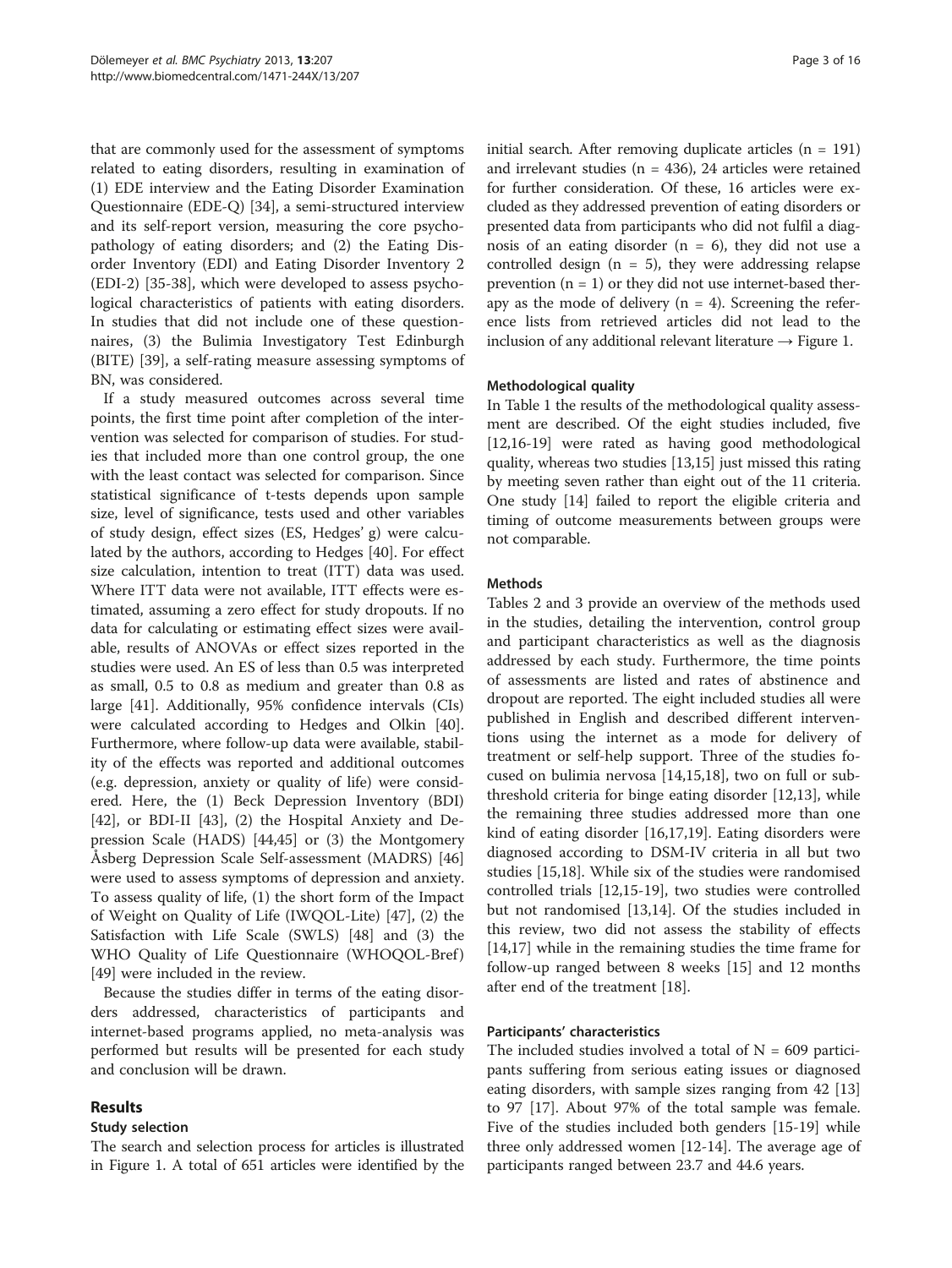<span id="page-3-0"></span>

## Intervention characteristics

Cognitive behavioural therapy (CBT) or modules of CBT formed the basis of all but one intervention [[15\]](#page-14-0). This exception involved an expressive writing task that, according to Pennebaker [\[50](#page-15-0)], incorporated exploration of the patients' thoughts and emotions. Most of the approaches additionally implemented psychoeducational elements. Treatment programs differed in length, ranging from three days for the shortest [\[15\]](#page-14-0) up to six months for the two longest [\[12,13\]](#page-14-0). In brief, six studies offered the patients a guided self-help intervention  $[12-14,16,18,19]$  $[12-14,16,18,19]$ , one utilised a specific writing task  $[15]$  $[15]$  $[15]$ and one used e-mail therapy that did not follow a structured treatment program [\[17](#page-14-0)]. Five of the six studies that used guided self-help interventions developed and used structured treatment programs [\[12](#page-14-0)-[14,18,19\]](#page-14-0), while in one study [[16\]](#page-14-0) the self-help intervention utilised a book with accompanying tasks and homework. The extent of therapist support or guidance in the various internetbased interventions differed from no support at all [[15](#page-14-0)] to an average of two emails per week over the course of the treatment period [\[17](#page-14-0)]. In most studies, an average of one contact per week between coaches and participants was planned.

## Control group characteristics

Four studies utilised a comparison group that was a waiting list control group with no professional contact at all [[13,17](#page-14-0)-[19\]](#page-14-0). In three studies, waiting list control groups received exercises to do while waiting [[12,14,16](#page-14-0)] and two of the studies included an additional control group [\[17,18\]](#page-14-0). Finally, the study using the expressive writing task as intervention program [\[15](#page-14-0)] did not use a waiting list control group at all, but advised participants in the control group to write about superficial topics, in a factual manner, without exploring thoughts or feelings.

## **Outcomes**

## Outcomes related to eating disorders

Table [4](#page-8-0) illustrates the effect sizes for primary and secondary outcomes, as well as the corresponding CIs. In two studies [\[12,18\]](#page-14-0), means and standard deviations for the calculation of effect sizes were available in the form of ITT data, while four studies [[13](#page-14-0),[15](#page-14-0),[16](#page-14-0),[19](#page-14-0)] reported these in terms of completers' data. The remaining two studies did not provide the information required for calculating effect sizes. For one study [[14\]](#page-14-0), no standard deviations or test-values were given. Here effect sizes for between groups were taken from reported study results and reported confidence intervals for mean differences were considered. For the other study that did not provide standard deviations [[17\]](#page-14-0), F-values were reported but estimation of effect sizes were not possible as the study design included three groups. Here, results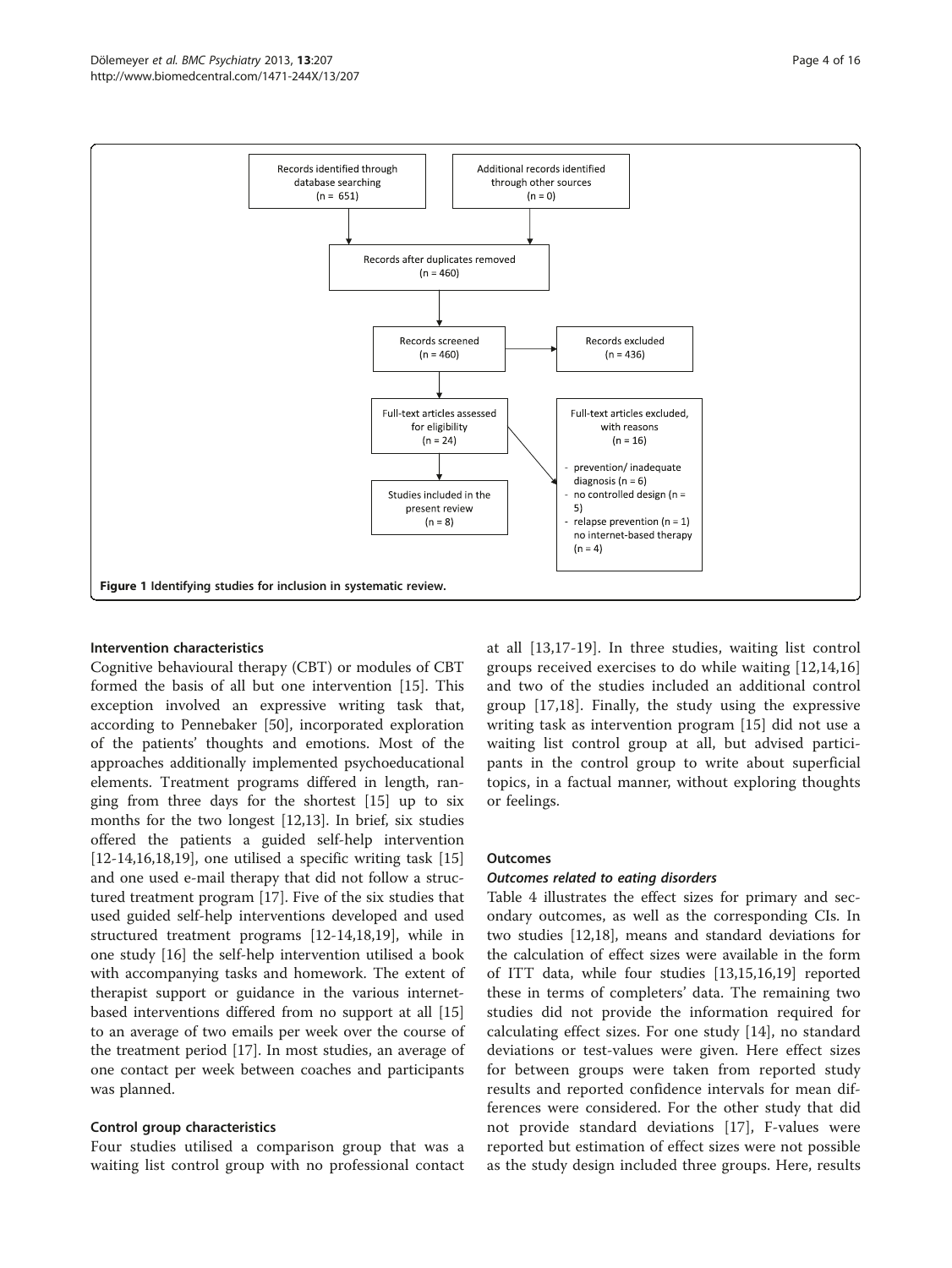<span id="page-4-0"></span>

|  |  |  | Table 1 Assessment of methodological quality |  |
|--|--|--|----------------------------------------------|--|
|--|--|--|----------------------------------------------|--|

| Study<br>Items                                                                                                    | Ljotsson<br>et al. [16] | Robinson &<br>Serfaty [17]        | Johnston<br>et al. [15] | Carrard<br>et al. [12] | et al. [19] | Sanchez-Ortiz Fernandez-Aranda<br>et al. [14] | Carrard<br>et al. [13] | <b>Ruwaard</b><br>et al. [18] |
|-------------------------------------------------------------------------------------------------------------------|-------------------------|-----------------------------------|-------------------------|------------------------|-------------|-----------------------------------------------|------------------------|-------------------------------|
| Methodological quality                                                                                            |                         |                                   |                         |                        |             |                                               |                        |                               |
| Were the eligible<br>criteria specified?                                                                          | yes                     | yes                               | yes                     | yes                    | yes         | no                                            | yes                    | yes                           |
| Was the method of<br>randomization<br>described?                                                                  | yes                     | yes                               | no                      | yes                    | yes         | yes                                           | yes                    | yes                           |
| Were the groups<br>similar at baseline<br>regarding important<br>prognostic indicators?                           | yes                     | yes                               | unknown                 | yes                    | yes         | yes                                           | yes                    | yes                           |
| Were the index and<br>the control interventions<br>explicitly described?                                          | yes                     | yes                               | yes                     | yes                    | yes         | yes                                           | yes                    | yes                           |
| Was the outcome<br>assessor blinded to<br>the interventions?                                                      | Unknown                 | yes                               | Unknown                 | no                     | yes         | Unknown                                       | no                     | Unknown                       |
| Was the dropout rate<br>described and were the<br>characteristics of<br>dropouts compared<br>with the completers? | yes                     | yes                               | yes                     | yes                    | yes         | yes                                           | No (no<br>comparison)  | no                            |
| Was long-term follow-<br>up in the groups<br>comparable?                                                          | no                      | no                                | yes                     | yes                    | no          | no                                            | yes                    | yes                           |
| Was the timing of the<br>outcome measurements<br>in the groups comparable?                                        | yes                     | yes                               | yes                     | yes                    | yes         | no                                            | yes                    | yes                           |
| Was the sample size of<br>each group described<br>by means of a power<br>calculation?                             | no<br>yes               |                                   | yes                     | yes                    | yes         | no                                            | no                     | yes                           |
| Did the analysis include<br>intention-to-treat analysis?                                                          | yes                     | yes                               | no                      | yes                    | yes         | Unknown                                       | no                     | yes                           |
| Were point estimates and<br>measures of variability<br>presented for the primary<br>outcome measures?             | yes                     | Mean but no<br>standard deviation | yes                     | yes                    | yes         | Mean but no<br>standard deviation             | yes                    | yes                           |

of analyses of variance reported in the study were considered instead.

## Primary outcomes

Figure [2](#page-10-0) shows effect sizes and corresponding confidence intervals for bingeing and purging. Six of the studies assessed bingeing or purging, while in two studies [[15,17\]](#page-14-0) these behaviours were not assessed. Medium to large effect sizes from pre- to post-treatment were found in the intervention group for both bingeing and purging episodes, ranging from 0.75 to 1.05 for binge episodes and from 0.41 to 0.77 for purging. When effect sizes were calculated between groups, however, a significant reduction in the number of binge episodes in the intervention group as compared to the control group was only found in two studies [[12,16\]](#page-14-0), with moderate effect sizes. In studies that assessed purging behaviour, no

significant differences in reduction of purging between groups were found, with one exception. One study [[16](#page-14-0)] found a significant reduction in purging behaviour in the intervention group compared to the control group, with a considerably high effect size of 1.63. Sanchez-Ortiz and colleagues [\[19\]](#page-14-0) additionally assessed frequency of vomiting and found medium-sized effects within the treatment group, while effects were only small when the two groups were compared. In contrast to this, Fernandez-Aranda et al. [\[14\]](#page-14-0) assessed frequency of vomiting and reported high effect sizes after comparing the two groups.

The definition of abstinence differed between studies and the rates of abstinence in the intervention groups were found to vary widely in the different studies between 22.6% [[14\]](#page-14-0) and 45% [[13\]](#page-14-0). While in most studies, abstinence was defined as absence of the relevant eating disorder behaviour (e.g. bingeing or purging) over a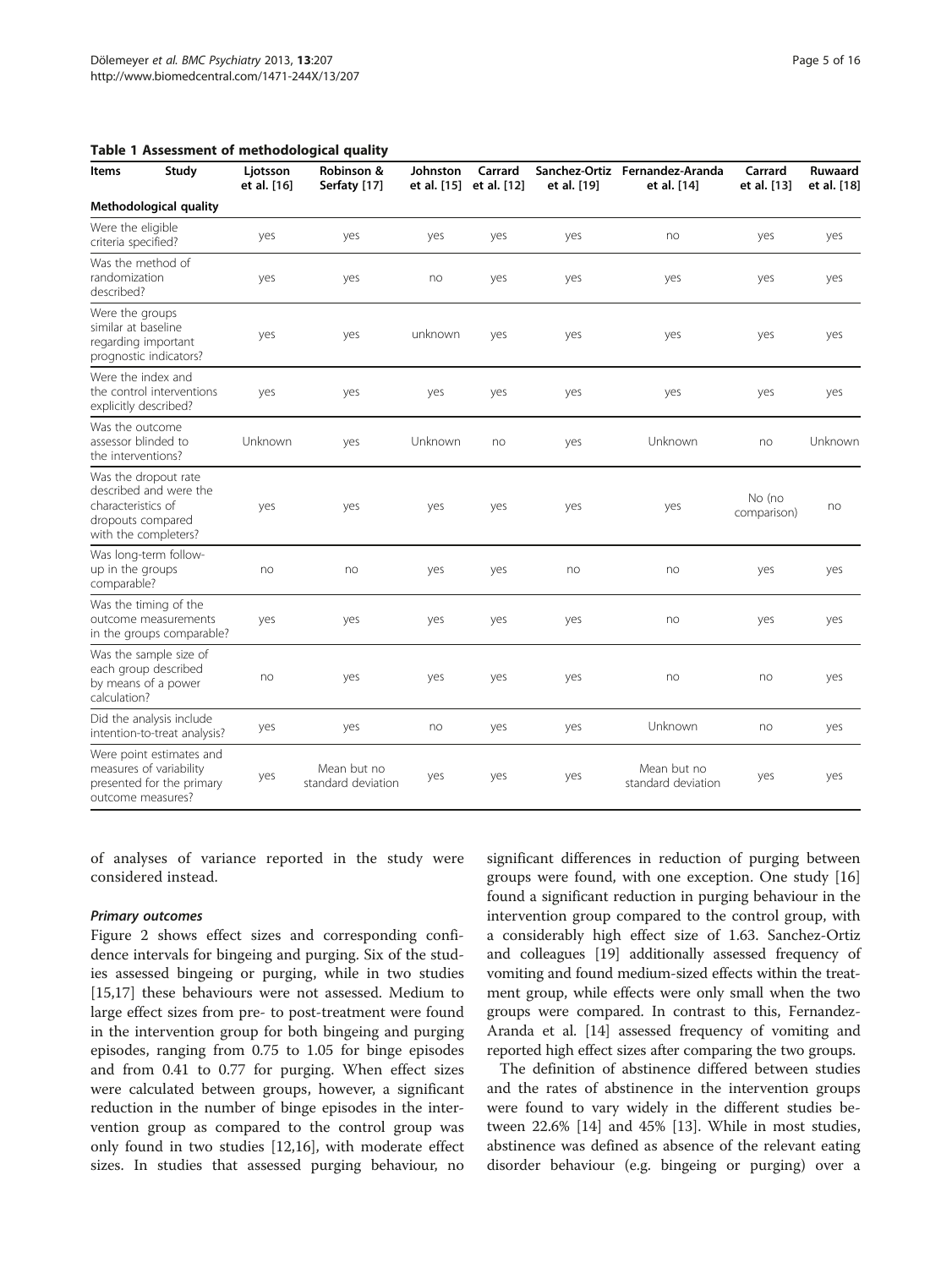<u>اب</u> :207

## <span id="page-5-0"></span>Table 2 Characteristics of treatment programs applied in included studies

| <b>Authors</b>                             | Ljotsson<br>et al. [16]                                                                                                                                                                                                                                                                                                                                                                                    | Robinson &<br>Serfaty [17]                                                                                                                                          | Johnston<br>et al. [15]                                                                                                                                     | Carrard et al. [12]                                                                                                                                                                                                                                 | Sanchez-Ortiz<br>et al. [19]                                                                                                                               | Fernandez-<br>Aranda et al. [14]                                                                                     | Carrard et al. [13]                                                                                                                                                                                                                          | Ruwaard et al. [18]                                                                                                                                                                                                                                                                                                           |
|--------------------------------------------|------------------------------------------------------------------------------------------------------------------------------------------------------------------------------------------------------------------------------------------------------------------------------------------------------------------------------------------------------------------------------------------------------------|---------------------------------------------------------------------------------------------------------------------------------------------------------------------|-------------------------------------------------------------------------------------------------------------------------------------------------------------|-----------------------------------------------------------------------------------------------------------------------------------------------------------------------------------------------------------------------------------------------------|------------------------------------------------------------------------------------------------------------------------------------------------------------|----------------------------------------------------------------------------------------------------------------------|----------------------------------------------------------------------------------------------------------------------------------------------------------------------------------------------------------------------------------------------|-------------------------------------------------------------------------------------------------------------------------------------------------------------------------------------------------------------------------------------------------------------------------------------------------------------------------------|
| Type of study/<br>Randomisation            | RCT: based on<br>generated random<br>numbers; Stratification<br>procedure was<br>implemented with<br>regard to diagnosis<br>and severity                                                                                                                                                                                                                                                                   | RCT: randomization<br>was based on<br>generated random<br>numbers                                                                                                   | RCT: No exact<br>description was<br>given                                                                                                                   | RCT: Randomization<br>was based on<br>generated random<br>numbers                                                                                                                                                                                   | RCT: based on<br>generated random<br>numbers;<br>Stratification<br>procedure was<br>implemented with<br>regard to diagnosis<br>and recruitment site        | CT: participants<br>were consecutively<br>assigned to either<br>the treatment<br>group or the<br>control group       | CT: participants<br>were either offered<br>to take part in the<br>treatment program<br>or asked to<br>participate in the<br>control group<br>during information<br>session for WLT                                                           | RCT: randomization<br>was based on<br>generated random<br>numbers                                                                                                                                                                                                                                                             |
| Intervention                               | Self- help based on<br>CBT using the Swedish<br>translation of the<br>book "Overcoming<br>Binge Eating"                                                                                                                                                                                                                                                                                                    | Email therapy based<br>on CBT working on<br>a model of the<br>eating disorder                                                                                       | 20 minutes writings<br>on the basis of the<br>Pennebaker task                                                                                               | Guided self-help<br>treatment program<br>consisting of 11<br>modules based on<br>CBT targeting<br>behavioural and<br>psychological<br>aspects of BED                                                                                                | guided self-help<br>treatment program<br>"Overcoming<br>Bulimia Online"<br>consisting of eight<br>sessions based on<br><b>CBT</b>                          | Guided self-help<br>program<br>introducing CBT<br>and<br>psychoeducational<br>concepts in seven<br>sequential stepsc | Guided self-help<br>program and<br>consisting of 11<br>modules based on<br>CBT targeting<br>behavioural and<br>psychological<br>aspects of BED                                                                                               | Guided self-help<br>program referring to<br>CBT main principles<br>for treatment of BN                                                                                                                                                                                                                                        |
| Anonymity                                  | No: EDE interview was<br>performed as main<br>assessment                                                                                                                                                                                                                                                                                                                                                   | Yes: no interview or<br>face-to-face<br>meeting was<br>conducted                                                                                                    | Yes: no interview or<br>face-to-face<br>meeting was<br>conducted                                                                                            | three additional<br>face-to-face<br>evaluations during a<br>year                                                                                                                                                                                    | introduction in a<br>face-to-face<br>meeting or as<br>telephone<br>assessment                                                                              | No: two face-to-face<br>evaluations with<br>their coaches<br>during therapy                                          | no: three additional<br>face-to-face<br>evaluations                                                                                                                                                                                          | Yes: only an interview<br>with a diagnostician                                                                                                                                                                                                                                                                                |
| Lengths                                    | 12 weeks                                                                                                                                                                                                                                                                                                                                                                                                   | Three months                                                                                                                                                        | Three days                                                                                                                                                  | Six months                                                                                                                                                                                                                                          | 8 to 12 weeks                                                                                                                                              | Four months                                                                                                          | Six months                                                                                                                                                                                                                                   | 20 weeks                                                                                                                                                                                                                                                                                                                      |
| Frequency of<br>contact                    | One to two email<br>contacts per week                                                                                                                                                                                                                                                                                                                                                                      | On average two<br>emails per week<br>were expected                                                                                                                  | No contact at all<br>during therapy                                                                                                                         | Weekly e-mail<br>contact during the<br>intervention phase;<br>monthly e-mail<br>contact during the<br>follow-up period                                                                                                                              | Therapists sent<br>emails once every<br>one to two weeks<br>and responded to<br>any email received                                                         | Weekly e-mail<br>contact with their<br>coach during<br>intervention phase                                            | Therapists sent<br>weekly e-mails and<br>participants had to<br>write at least one<br>email each week to<br>their coaches                                                                                                                    | Treatment includes 25<br>scheduled therapist<br>feedback moments                                                                                                                                                                                                                                                              |
| Number and<br>diagnosis of<br>participants | 73 participants with<br>full or sub-threshold<br>Bulimia Nervosa (BN)<br>or Binge Eating<br>Disorder (BED)<br>diagnosis according to<br>DSM-IV; sub-threshold<br>BN was defined as<br>episodes of binge<br>eating and<br>compensatory<br>behaviour at least<br>twice-monthly for the<br>last three months. BED<br>participants needed to<br>have at least two OBEs<br>per month for the last<br>six months | 97 participants<br>suffering from BN<br>$(n = 36$ purging;<br>$n = 15$ non-purging),<br>BED ( $n = 26$ ) or<br>EDNOS $(n = 20)$<br>diagnosis according<br>to DSM-IV | 94 participants<br>suffering from BN;<br>Participants were<br>required to score at<br>or above the<br>medium-range cut<br>off for bulimic<br>symptomatology | 74 participants<br>suffering from BED<br>$(n = 43)$ or sub-<br>threshold BED<br>$(n = 31)$ diagnosis<br>according to DSM-<br>IV: for sub-threshold<br>BED participants<br>needed to have at<br>least one OBE<br>weekly for the last<br>three months | 76 students<br>suffering from BN<br>$(n = 39)$ or EDNOS<br>$(n = 37)$ diagnosis<br>according to DSM-<br>IV; persons suffering<br>from BED were<br>excluded | 62 participants<br>suffering from BN<br>purging subtype;<br>diagnosis according<br>to DSM-IV                         | 42 obese<br>participants<br>suffering from BED<br>$(n = 21)$ or sub-<br>threshold BED<br>$(n = 21)$ ; diagnosis<br>according to DSM-<br>IV; Frequency of<br>binges had to be at<br>least for once a<br>month during the<br>last three months | 105 participants<br>suffering from BN<br>symptoms (80%<br>engaged in purging<br>behaviour)<br>A formal diagnosis of<br>BN was not an<br>inclusion criteria.<br>Participants had to<br>report recurrent binge<br>eating, inappropriate<br>weight-control<br>behaviour and<br>elevated concern with<br>body shape and<br>weight |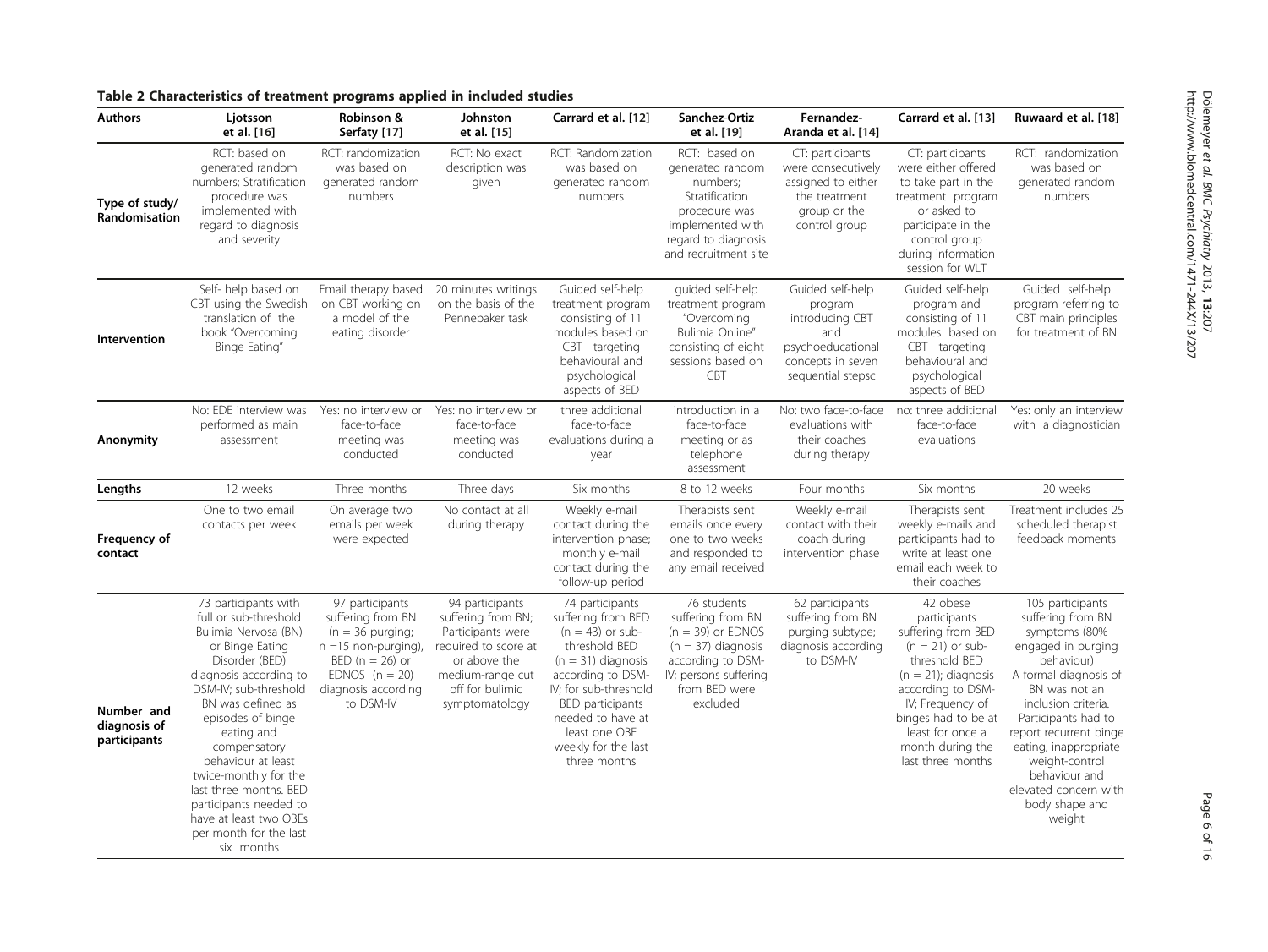| Table 2 Characteristics of treatment programs applied in included studies (Continued) |  |
|---------------------------------------------------------------------------------------|--|
|---------------------------------------------------------------------------------------|--|

| Women N (%)                      | 69 (97.3%)                        | 93 (95.9%)                      | 71 (75.5%)                 | 74 (100%)                 | 75 (98.7%)                  | 62 (100%)                  | 42 (100%)                          | 104 (99%)                     |
|----------------------------------|-----------------------------------|---------------------------------|----------------------------|---------------------------|-----------------------------|----------------------------|------------------------------------|-------------------------------|
|                                  | Intervention Group:<br>35.5(11.4) | Whole sample:<br>24.5 (23-25.9) | Whole sample:<br>28.9(9.8) | Whole sample:<br>36(11.4) | Whole sample:<br>23.9(5.69) | Whole sample:<br>23.7(3.6) | Intervention Group:<br>44.6 (11.4) | Online-CBT:<br>30(10)         |
| Age of<br>participants<br>M (SD) | Control group:<br>33.7 (9.3)      |                                 |                            |                           |                             |                            | Control group:<br>41.0(8.2)        | Bibliotherapy:<br>31 (9)      |
|                                  |                                   |                                 |                            |                           |                             |                            |                                    | Waiting list group:<br>32(11) |

RCT Randomized Controlled Trial, CT Controlled Trial, CBT Cognitive Behavioural Therapy, EDE Eating Disorder Examination, BN Bulimia Nervosa, BED Binge Eating Disorder, EDNOS Eating Disorder Not Other Specified.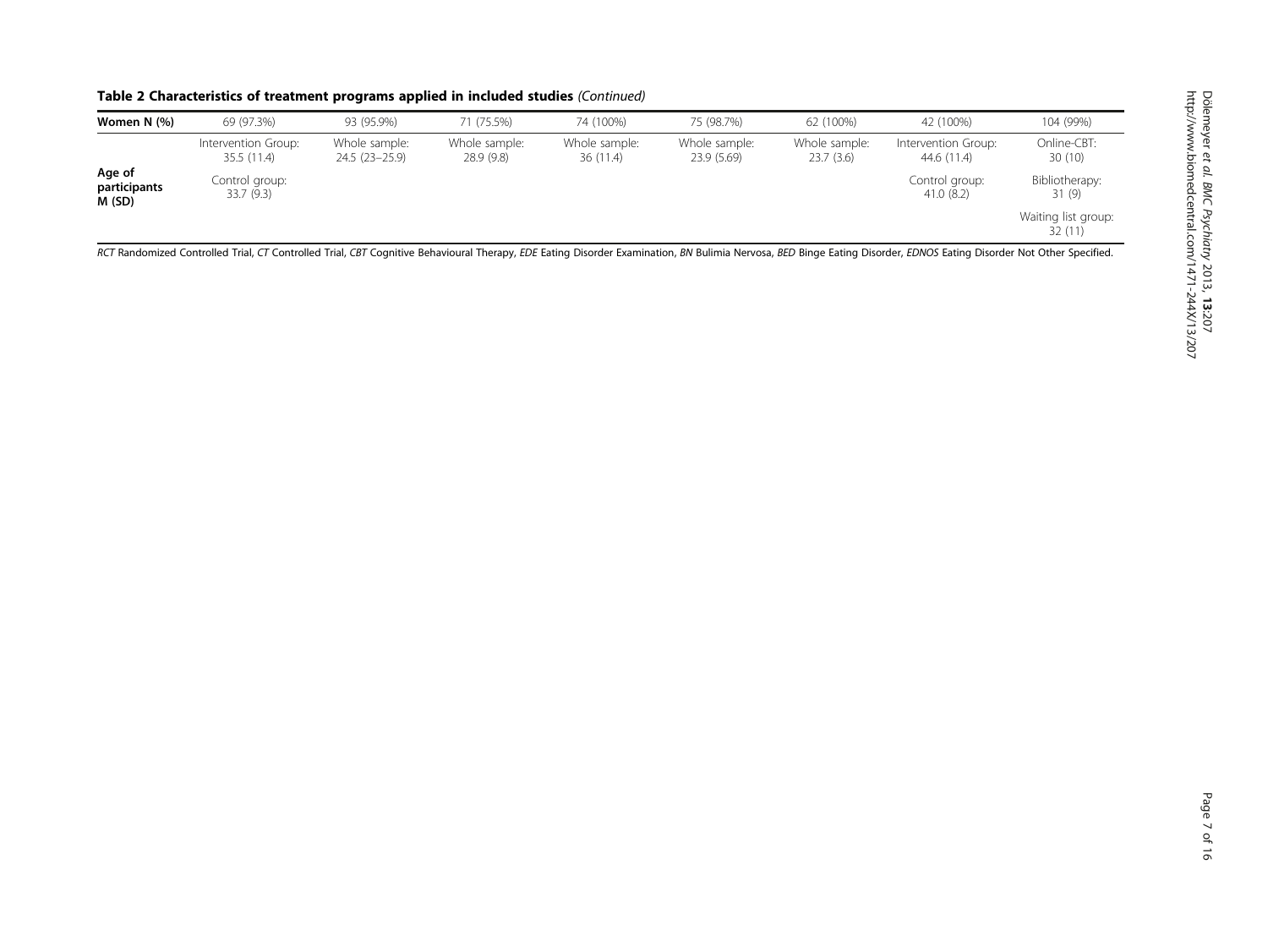| <b>Authors</b>              | Ljotsson et al. [16]                                                                                                | Robinson &<br>Serfaty [17]                                                                | Johnston et al.<br>[15]                                                             | Carrard et al. [12]                                                                                  | Sanchez-Ortiz et<br>al. [19]                                                                  | Fernandez-Aranda<br>et al. [14]                                                                                         | Carrard et al. [13]                                                                   | Ruwaard et al. [18]                                                              |
|-----------------------------|---------------------------------------------------------------------------------------------------------------------|-------------------------------------------------------------------------------------------|-------------------------------------------------------------------------------------|------------------------------------------------------------------------------------------------------|-----------------------------------------------------------------------------------------------|-------------------------------------------------------------------------------------------------------------------------|---------------------------------------------------------------------------------------|----------------------------------------------------------------------------------|
| Control group               | Waiting list ( $n = 36$ )<br>with assessment at<br>mid-treatment and<br>short weekly reports<br>on eating behaviour | Unsupported self<br>directed writing<br>$(n = 34)$ . Waiting list<br>control ( $n = 27$ ) | Superficial writing<br>control group<br>$(n = 46)$                                  | Waiting list control<br>group ( $n = 37$ ) with<br>monthly email<br>contact during<br>waiting period | Waiting list control<br>group ( $n = 38$ )                                                    | Waiting list ( $n = 31$ )<br>for 12 weeks<br>keeping a food<br>diary, recording<br>binge eating and<br>purging episodes | Waiting list control<br>group ( $n = 20$ ),<br>waiting for a weight<br>loss treatment | Waiting list control<br>group ( $n = 35$ ).<br>Bibliotherapy<br>$(n = 35)$       |
|                             | EDE-Q                                                                                                               | <b>BITE</b>                                                                               | <b>BITF</b>                                                                         | EDE-Q                                                                                                | EDE                                                                                           | <b>EDI</b>                                                                                                              | EDE-Q                                                                                 | EDE-Q                                                                            |
| <b>Measures</b>             | $EDI-2$                                                                                                             |                                                                                           |                                                                                     | $EDI-2$                                                                                              |                                                                                               | <b>BITE</b>                                                                                                             |                                                                                       |                                                                                  |
|                             |                                                                                                                     |                                                                                           |                                                                                     |                                                                                                      |                                                                                               | Food Diary                                                                                                              |                                                                                       |                                                                                  |
|                             | Pre-treatment                                                                                                       | Baseline                                                                                  | Baseline                                                                            | Baseline                                                                                             | Baseline                                                                                      | Baseline                                                                                                                | Baseline                                                                              | Baseline                                                                         |
| <b>Assessments</b>          | Post-treatment                                                                                                      | Post-treatment                                                                            | Four weeks follow-<br>up                                                            | Post-treatment                                                                                       | Post-treatment                                                                                | Post-treatment                                                                                                          | Post-tretament                                                                        | Post-tretament                                                                   |
|                             | Six month follow-up                                                                                                 |                                                                                           | Eight weeks follow-<br>up                                                           | Six month follow-up                                                                                  | Three month<br>follow-up                                                                      |                                                                                                                         | Six month follow-up 12 month follow-up                                                |                                                                                  |
| <b>Treatment dropout</b>    | 31.4%                                                                                                               | 47.2%                                                                                     | 16.7%                                                                               | 24.3%                                                                                                | 21.1%                                                                                         | 45.0%                                                                                                                   | 9%                                                                                    | 25.7%                                                                            |
| Study dropout               | 2.9%                                                                                                                | 37.1%                                                                                     | 14.9%                                                                               | 17.6%                                                                                                | 11.8%                                                                                         | n.a.                                                                                                                    | 4.8%                                                                                  | 21.0%                                                                            |
| Definition of<br>abstinence | no episodes of<br>binge eating or<br>purging during the<br>28 days prior to the<br>post-treatment<br>assessment     | Criteria for an eating<br>disorder are no<br>longer fulfilled                             | Participants not<br>falling within the<br>clinical range of the<br>BITE total score | Abstinence from<br>OBEs as measured<br>by the EDE-Q for<br>the last 28 days                          | Lack of vomiting<br>and laxative abuse<br>abstinence from<br>OBEs over a month<br>long period | Abstinence of<br>binges and vomits:<br>no information<br>about duration<br>available                                    | No binge episode<br>over the last three<br>months                                     | No binge or<br>purging episode<br>over the last 28<br>days according to<br>EDE-Q |
| Rate of abstinence          | 37%                                                                                                                 | 23.5%                                                                                     | 23.7% (at baseline)<br>to 35% (at 8 week<br>follow-up)                              | 35.1%                                                                                                | 25.8%                                                                                         | 22.6%                                                                                                                   | 45%                                                                                   | Bingeing: 57% (at<br>baseline) to 94% at<br>post-treatment                       |
| (Intervention<br>group)     |                                                                                                                     |                                                                                           |                                                                                     |                                                                                                      |                                                                                               |                                                                                                                         |                                                                                       | Purging: 60% (at<br>baseline) to 100% at<br>post-treatment                       |
| Rate of abstinence          | 15%                                                                                                                 | 0.0%                                                                                      | n.a.                                                                                | 8.1%                                                                                                 | 13.9%                                                                                         | 0%                                                                                                                      | 15%                                                                                   | Bingeing: 77%<br>(at baseline) to 86%<br>at post-treatment                       |
| (Control group)             |                                                                                                                     |                                                                                           |                                                                                     |                                                                                                      |                                                                                               |                                                                                                                         |                                                                                       | Purging: 83%<br>(at baseline) to 89%<br>at post-treatment                        |

<span id="page-7-0"></span>Table 3 Control group characteristics, Outcome measures, time points of assessment, dropout and abstinence rates of included studies

EDE-Q Eating Disorder Examination Questionnaire, EDE Eating Disorder Examination, EDI-2 Eating Disorder Inventory - 2, BITE Bulimia Investigatory Test Edinburgh.

OBE Objectivte Binge Episodes as assessed with the Eating Disorder Examination Questionnaire or the Eating Disorder Examination Interview.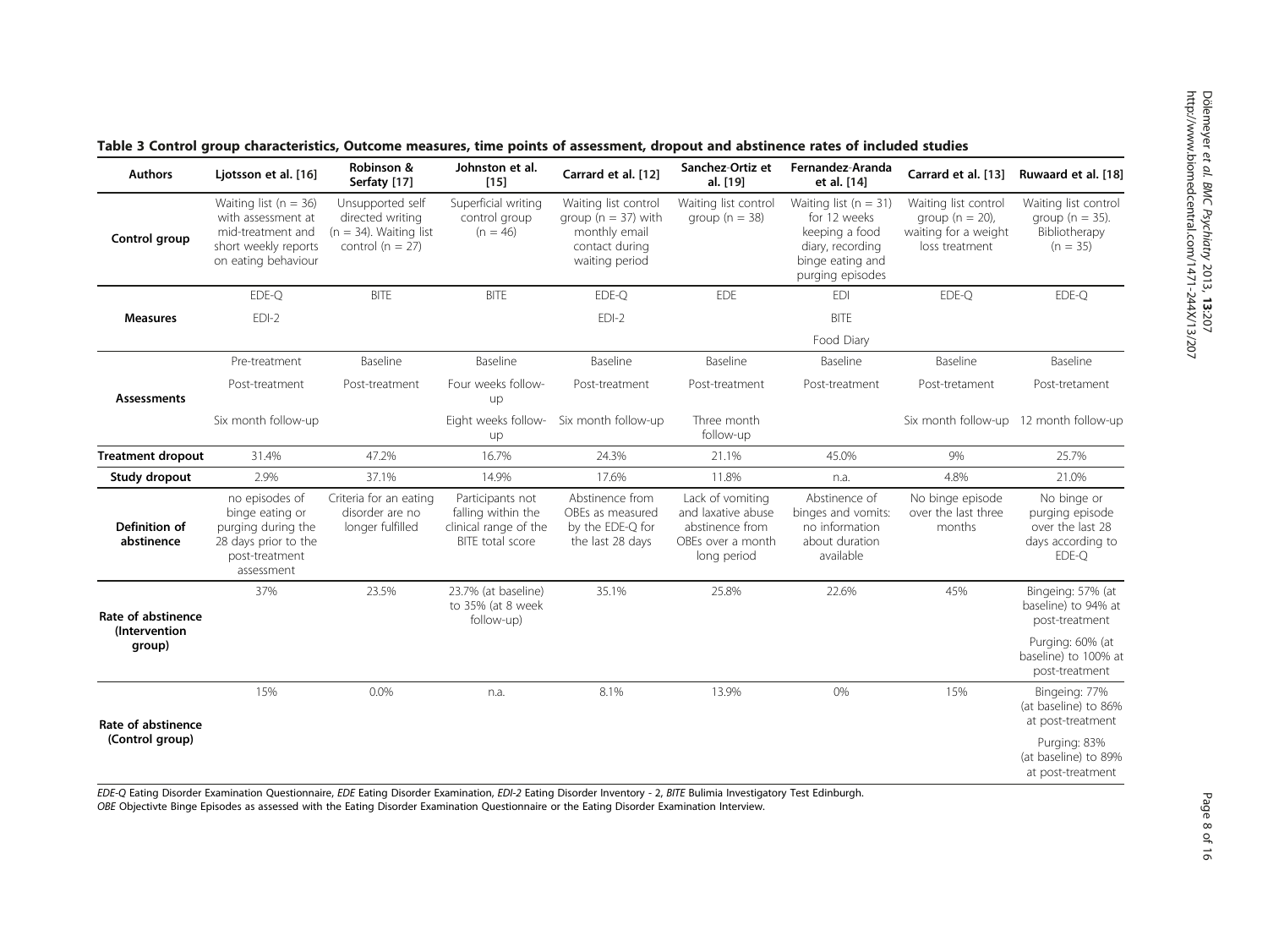|                          |                                | Ljotsson et al. [16] Johnston et al. [15] Carrard et al. [12] Sanchez-Ortiz et al. [19] |                           |                     | Fernandez-Aranda<br>et al. [14] |                         | Carrard et al. [13] Ruwaard et al. [18] |
|--------------------------|--------------------------------|-----------------------------------------------------------------------------------------|---------------------------|---------------------|---------------------------------|-------------------------|-----------------------------------------|
| <b>Primary outcome</b>   |                                |                                                                                         |                           |                     |                                 |                         |                                         |
|                          | $ES_{within}(CI 95%)$          | $0.98(0.58-1.38)$                                                                       | $1.05(0.65-1.45)$         | $0.75(0.39-1.11)$   |                                 | $0.90(0.40-1.40)$       | $1.05(0.63-1.47)$                       |
| Binge episodes           | ES <sub>between</sub> (CI 95%) | $0.52(0.04-1.00)$                                                                       | $0.52(0.06-0.98)$         | $0.35$ (-0.10-0.80) | 0.49                            | $0.20$ (-0.41-0.81)     | $0.43$ (-0.04-0.90)                     |
|                          | $ES_{within}(CI 95%)$          | $0.41(0.06-0.76)$                                                                       |                           | $0.56(0.22-0.90)$   |                                 |                         | $0.77(0.39-1.15)$                       |
| Purging                  | ES <sub>between</sub> (CI 95%) | $1.63(1.08-2.18)$                                                                       |                           | $0.27$ (-0.18-0.72) |                                 |                         | $0.45$ (-0.02-0.92)                     |
| Vomiting                 | $ES_{within}(CI 95%)$          |                                                                                         |                           | $0.46(0.12-0.80)$   |                                 |                         |                                         |
|                          | ES <sub>between</sub> (CI 95%) |                                                                                         |                           | $0.29$ (-0.16-0.74) | 0.78                            |                         |                                         |
| <b>Secondary Outcome</b> |                                |                                                                                         |                           |                     |                                 |                         |                                         |
| EDE-Q                    |                                |                                                                                         |                           |                     |                                 |                         |                                         |
| Restraint                | $ES_{within}(CI 95%)$          | $0.32$ (-0.02-0.66)                                                                     | $0.47(0.13-0.81)$         | $1.26(0.83-1.69)$   |                                 | $0.23$ (-0.19-0.65)     |                                         |
|                          | ES <sub>between</sub> (CI 95%) | $0.26$ (-0.21-0.73)                                                                     | $0.14$ $(-0.32 - 0.60)$   | $0.79(0.32-1.26)$   |                                 | $0.24$ $(-0.37 - 0.85)$ |                                         |
| Eating concern           | $ES_{within}(CI 95%)$          | $0.86$ $(0.47 - 1.25)$                                                                  |                           | $1.05(0.65-1.45)$   |                                 | $0.78(0.30-1.26)$       |                                         |
|                          | ES <sub>between</sub> (CI 95%) | $0.99(0.49-1.49)$                                                                       |                           | $0.84(0.37-1.31)$   |                                 | $0.39(-0.22-1.00)$      |                                         |
|                          | ES <sub>within</sub> (CI 95%)  | $0.51(0.16-0.86)$                                                                       | $0.89(0.51-1.27)$         | $1.02(0.63-1.41)$   |                                 | 1.02 (0.50-1.54)        |                                         |
| Shape concern            | ES <sub>between</sub> (CI 95%) | $0.92(0.42 - 1.42)$                                                                     | $0.28$ ( $-0.18 - 0.74$ ) | $1.05(0.57-1.53)$   |                                 | $0.58$ (-0.04-1.20)     |                                         |
| Weight concern           | $ES_{within}(CI 95%)$          | $0.78(0.40-1.16)$                                                                       |                           | $0.73(0.37-1.09)$   |                                 | $1.11(0.57-1.65)$       |                                         |
|                          | ES <sub>between</sub> (CI 95%) | $1.10(0.59-1.61)$                                                                       |                           | $0.79(0.32-1.26)$   |                                 | $0.18$ (-0.43-0.79)     |                                         |
| Total                    | $ES_{within}(CI 95%)$          | $0.71(0.34-1.08)$                                                                       | $1.18(0.76-1.60)$         | 1.21 (0.79-1.63)    |                                 | $0.79(0.31-1.27)$       | $1.18(0.75-1.61)$                       |
|                          | ES <sub>between</sub> (CI 95%) | $0.96(0.46-1.46)$                                                                       | $0.45$ (-0.01-0.91)       | $1.09(0.61-1.57)$   |                                 | $0.32$ (-0.29-0.93)     | $0.50(0.02-0.98)$                       |
| $EDI(-2)$                |                                |                                                                                         |                           |                     |                                 |                         |                                         |
| Drive for thinness       | $ES_{within}(CI 95%)$          | $0.55(0.19-0.91)$                                                                       | $0.62$ (0.27-0.97)        |                     |                                 |                         |                                         |
|                          | ES <sub>between</sub> (CI 95%) | $0.99(0.49-1.49)$                                                                       | $0.48(0.02-0.94)$         |                     | 0.25                            |                         |                                         |
| Body dissatisfaction     | $ES_{within}(CI 95%)$          | $0.39(0.05-0.73)$                                                                       | $0.60(0.25-0.95)$         |                     |                                 |                         |                                         |
|                          | ES <sub>between</sub> (CI 95%) | $0.76(0.27-1.25)$                                                                       | $0.05$ ( $-0.41 - 0.51$ ) |                     | 0.16                            |                         |                                         |
| Interoceptive awareness  | $ES_{within}(CI 95%)$          | $0.70(0.33-1.07)$                                                                       | $0.53(0.18-0.88)$         |                     |                                 |                         |                                         |
|                          | ES <sub>between</sub> (CI 95%) | $0.88(0.39-1.37)$                                                                       | $0.46(0.00-0.92)$         |                     | 0.03                            |                         |                                         |
| <b>Bulimia</b>           | $ES_{within}(CI 95%)$          | $0.79(0.41-1.17)$                                                                       | 1.56 (1.08-2.04)          |                     |                                 |                         |                                         |
|                          | ES <sub>between</sub> (CI 95%) | $0.94(0.44-1.44)$                                                                       | $1.08(0.59-1.57)$         |                     | 0.54                            |                         |                                         |
|                          | $ES_{within}(CI 95%)$          | $0.02$ (-0.31-0.35)                                                                     | $0.21$ (-0.12-0.54)       |                     |                                 |                         |                                         |
| Interpersonal distrust   | ES <sub>between</sub> (CI 95%) | $0.00 (-0.47 - 0.47)$                                                                   | $0.17$ (-0.29-0.63)       |                     | 0.32                            |                         |                                         |
|                          | $ES_{within}(CI 95%)$          | $0.47(0.12-0.82)$                                                                       | $0.36(0.03-0.69)$         |                     |                                 |                         |                                         |
| Ineffectiveness          | ES <sub>between</sub> (CI 95%) | $0.57(0.09-1.05)$                                                                       | $0.33(-0.13-0.79)$        |                     | 0.05                            |                         |                                         |

## <span id="page-8-0"></span>Table 4 Effect sizes and confidence intervals of primary and secondary outcomes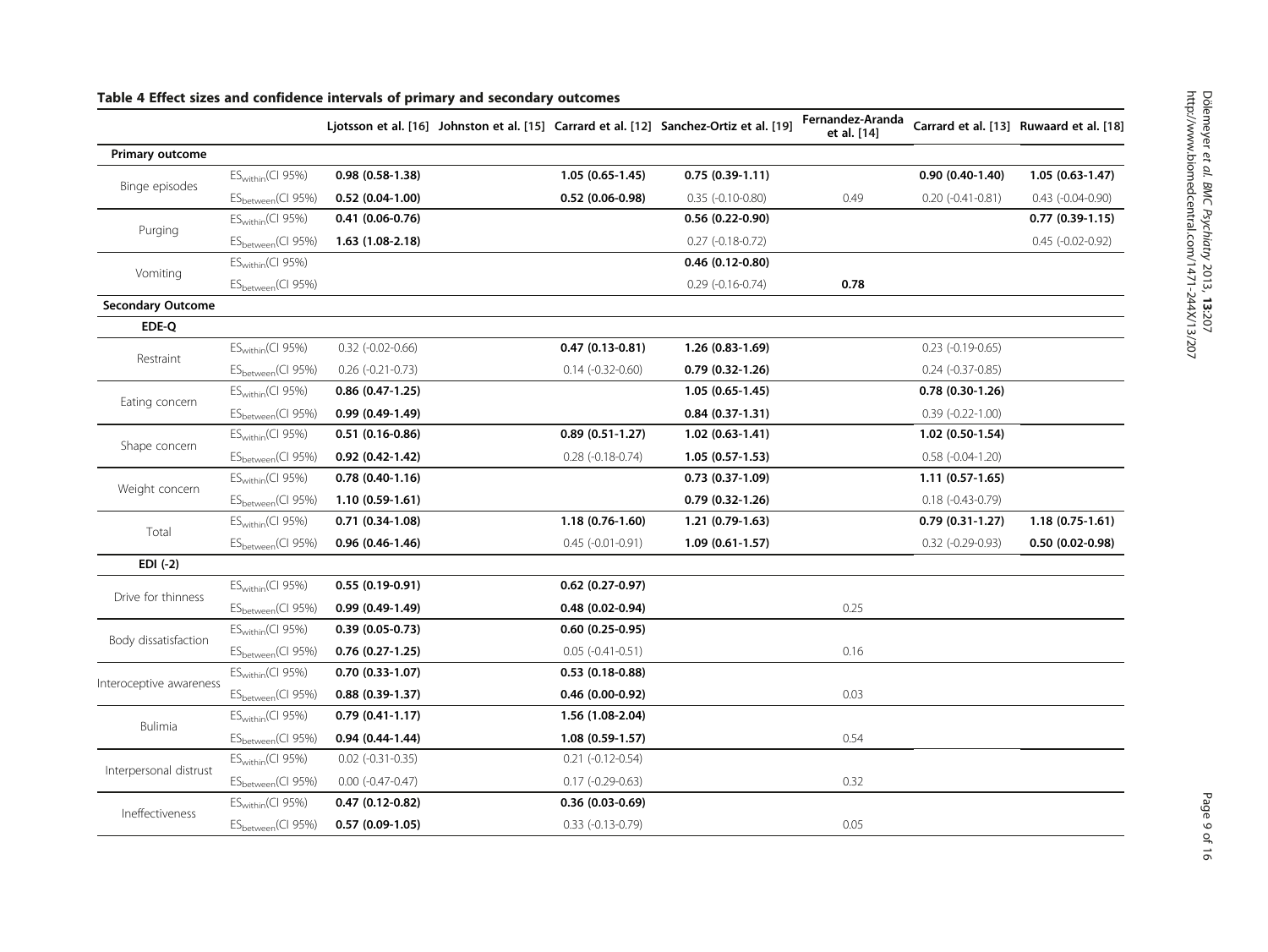| Maturity fears     | $ES_{within}(CI 95%)$          |                     |                           | $0.23$ (-0.10-0.56) |      |
|--------------------|--------------------------------|---------------------|---------------------------|---------------------|------|
|                    | ES <sub>between</sub> (CI 95%) |                     |                           | $0.15(-0.31-0.61)$  | 0.63 |
| Perfectionism      | $ES_{within}(CI 95%)$          | $0.21$ (-0.13-0.55) |                           | $0.12$ (-0.20-0.44) |      |
|                    | ES <sub>between</sub> (CI 95%) | $0.22$ (-0.25-0.69) |                           | $0.19(-0.27-0.65)$  | 0.13 |
|                    | $ES_{within}(CI 95%)$          |                     |                           | $0.51(0.17-0.85)$   |      |
| Impulse regulation | ES <sub>between</sub> (CI 95%) |                     |                           | $0.31(-0.15-0.77)$  |      |
|                    | $ES_{within}(CI 95%)$          |                     |                           | $0.64(0.29-0.99)$   |      |
| Social insecurity  | ES <sub>between</sub> (CI 95%) |                     |                           | $0.27$ (-0.19-0.73) |      |
| Total              | ES <sub>between</sub> (CI 95%) |                     |                           |                     | 0.37 |
| <b>BITE</b>        |                                |                     |                           |                     |      |
| Severity           | $ES_{within}(CI 95%)$          |                     | $0.14(-0.14-0.42)$        |                     |      |
|                    | ES <sub>between</sub> (CI 95%) |                     | $0.28$ ( $-0.13 - 0.69$ ) |                     |      |
|                    | $ES_{within}(CI 95%)$          |                     | $0.10$ (-0.18-0.38)       |                     |      |
| Symptom            | ES <sub>between</sub> (CI 95%) |                     | $0.03$ (-0.37-0.43)       |                     |      |
|                    | $ES_{within}(CI 95%)$          |                     | $0.14(-0.14-0.42)$        |                     |      |
| Total              | ES <sub>between</sub> (CI 95%) |                     | $0.13$ (-0.28-0.54)       |                     | 1.03 |

## Table 4 Effect sizes and confidence intervals of primary and secondary outcomes (Continued)

ES Effect Sizes calculated according to Hedges [[40\]](#page-15-0), CI Confidence intervals were calculated using formulas according to Hedges and Olkin [\[40](#page-15-0)]. Boldface data show CIs not covering zero. EDE-Q Eating Disorder Questionnaire, EDI-2 Eating Disorder Inventory - 2, BITE Bulimia Investigatory Test Edinburgh.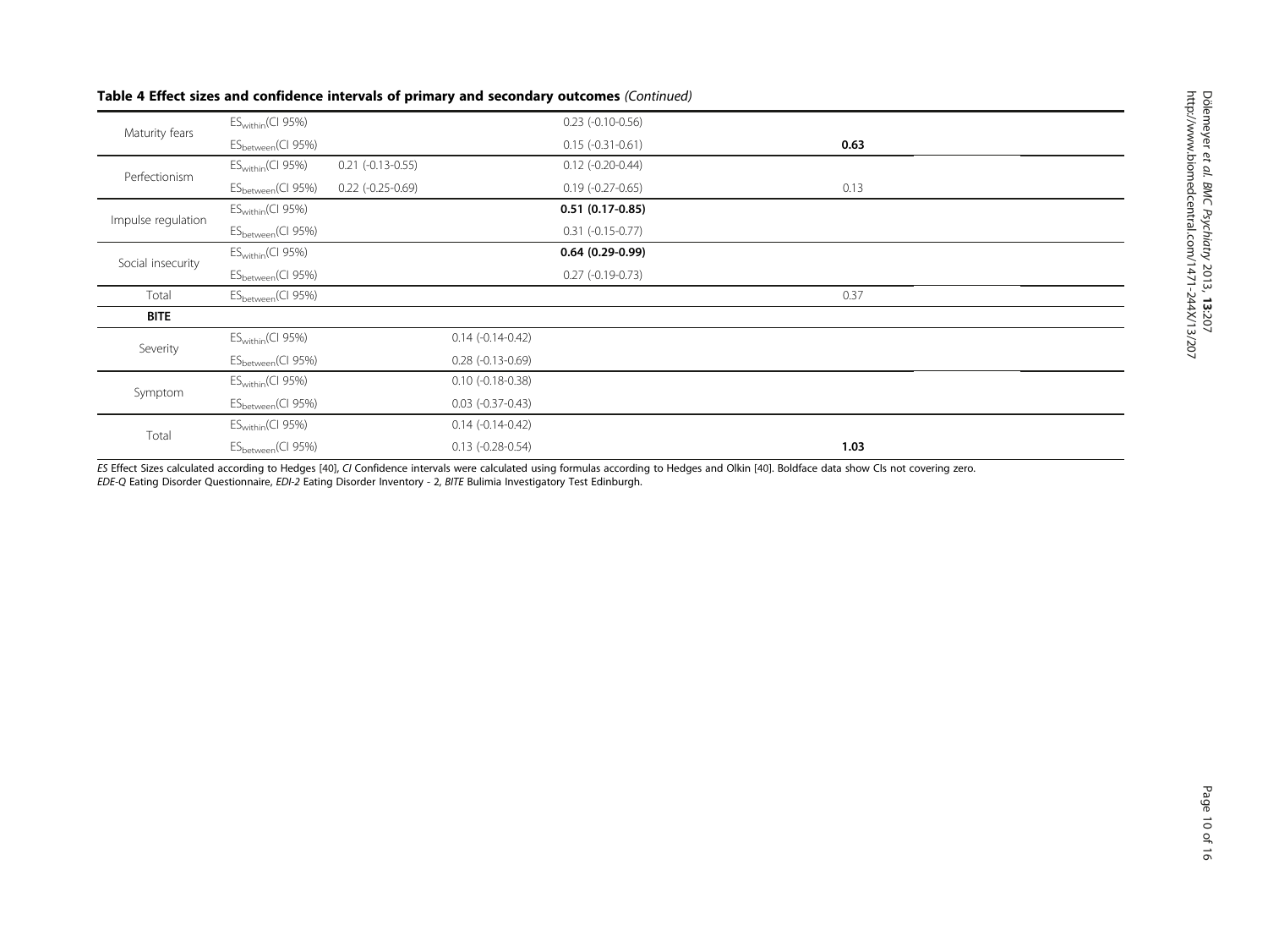<span id="page-10-0"></span>

defined time period, in two studies abstinence was defined as no longer falling within the clinical range of the BITE [[15\]](#page-14-0) or no longer fulfilling criteria for an eating disorder according to the DSM-IV [[17](#page-14-0)]. All of the studies found a higher rate of abstinence in the intervention group compared to the control group with lowest contact, but this difference was only tested for significance in four studies [[12](#page-14-0),[13](#page-14-0),[17](#page-14-0),[18](#page-14-0)]. All of these analyses reached statistical significance.

## Secondary outcomes

Figure 2 also shows effect sizes and corresponding confidence intervals for EDE-Q total. Regarding secondary outcomes, as assessed with the questionnaires described above, the included studies found high effects from preto post-treatment in the EDE-Q total, as assessed in five studies [[12,13,16,18,19\]](#page-14-0). Positive results of the intervention were also found for the subscales of the EDE-Q, where assessed. When groups were compared for EDE-Q total, moderate to high effect sizes were found in three studies [\[16,18,19\]](#page-14-0), while in the two studies of Carrard and colleagues [[12](#page-14-0),[13](#page-14-0)] these effect sizes were only small to moderate, as were the results of the EDE-Q subscales. In the remaining two studies assessing EDE-Q subscales [[16,19](#page-14-0)], effect sizes between groups were high with the one exception in the "Restraint" subscale, that was only significant in the study conducted by Sanchez-Ortiz et al. [[19](#page-14-0)]. In two studies [\[12,16](#page-14-0)] the EDI-2 was implemented in addition to the EDE-Q to aid treatment outcome assessment. In both studies medium to high effects of the intervention were found from pre- to posttreatment for most of the subscales, reinforcing the results reported for the EDE-Q. These studies also showed medium to high effect sizes on some subscales of the EDI-2 when groups were compared. Additionally, in the study by Fernandez-Aranda [\[14\]](#page-14-0), the effect sizes reported were small to medium. In two of the studies – those conducted

by Robinson and Serfaty [\[17\]](#page-14-0) and Johnston et al. [[15](#page-14-0)] – eating disorder symptoms were not assessed with either the EDE-Q or the EDI but with the Bulimia Investigatory Test Edinburgh (BITE) [[39](#page-15-0)]. No significant treatment effects either within or between the treatment groups could be shown in the study of Johnston et al. [\[15\]](#page-14-0). In the study of Robinson and Serfaty [\[17\]](#page-14-0), only changes within the whole group of participants were examined. For this sample, no significant changes in questionnaire scores were found.

## Dropout rates

As authors defined dropout differently between studies, treatment dropouts were considered separately from study dropouts and rates are displayed in Table [3](#page-7-0). Treatment dropouts were intervention group participants who did not complete the treatment, whereas study dropouts were participants from either group who did not fill out the post-treatment assessment. While treatment dropout rates were between 9% [[13](#page-14-0)] and 47.2% [\[17\]](#page-14-0), study dropouts ranged between 2.9% [[16\]](#page-14-0) and 37.1% [\[17\]](#page-14-0). In this study, no information was given about whether the number of participants, who did not complete treatment, differed from the number of participants, who did not fill out post-assessment, meaning that the treatment dropout we report here is identical to study dropout in the treatment group. In two studies [\[12,19\]](#page-14-0) treatment dropouts referred to participants who did not use treatment at all or did not finish the first module of treatment.

## Stability of results

Of the six studies that included follow-up measures [[12,13,15,16,18,19\]](#page-14-0), the one with the 8-week followup failed to find stable treatment effects [[15](#page-14-0)]. The remaining five studies found that the results achieved at post-treatment were stable or even improved over the follow-up period.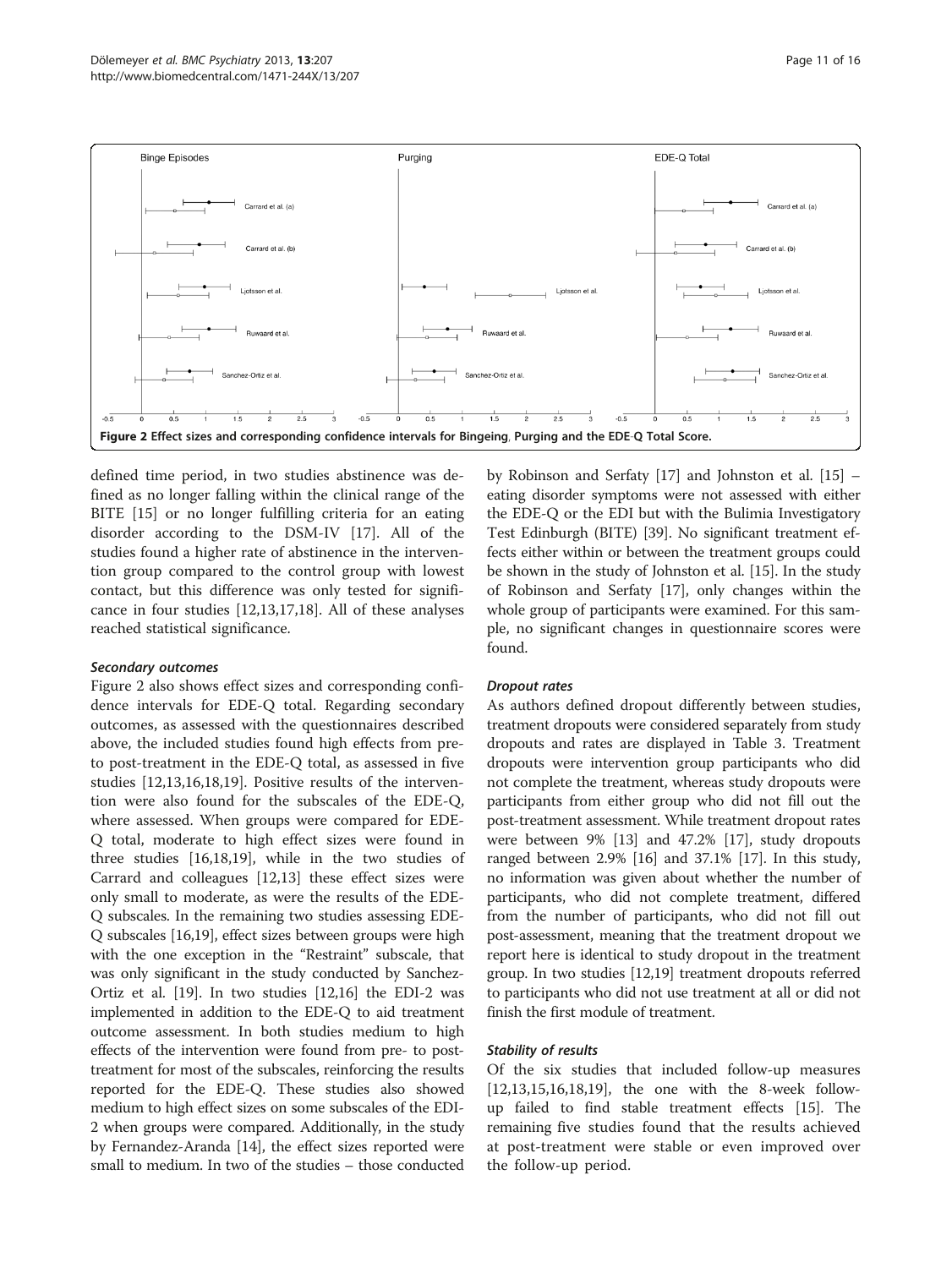Table 5 gives an overview of the additional results. In two studies [[14,18](#page-14-0)], neither depression nor any other additional outcome was explicitly assessed. All of the remaining studies assessed depression: three [[12,13,17](#page-14-0)] utilising the Beck Depression Inventory (BDI) [[42\]](#page-15-0), or BDI-II [\[43](#page-15-0)], two studies [[15,19](#page-14-0)] making use of the Hospital Anxiety and Depression Scale (HADS) [[44,45\]](#page-15-0) and one study [[16\]](#page-14-0) using the Montgomery Åsberg Depression Scale Self-assessment (MADRS) [[46](#page-15-0)]. Divergent results were found between the studies. Again, in the study by Robinson and Serfaty [[17\]](#page-14-0), no information for

| Table 5 Effect sizes and confidence intervals of questionnaires regarding additional outcomes |  |  |
|-----------------------------------------------------------------------------------------------|--|--|
|-----------------------------------------------------------------------------------------------|--|--|

|                        |                                |                     | Ljotsson et al. [16] Johnston et al. [15] Carrard et al. [12] |                         | Sanchez-Ortiz<br>et al. [19] | Carrard et al. [13] |
|------------------------|--------------------------------|---------------------|---------------------------------------------------------------|-------------------------|------------------------------|---------------------|
| Depression             |                                |                     |                                                               |                         |                              |                     |
| BDI (-II)              | $ES_{within}$ (CI 95%)         |                     |                                                               | $0.61(0.26-0.96)$       |                              | 0.61 (0.15-1.07)    |
|                        | ES <sub>between</sub> (CI 95%) |                     |                                                               | $0.37$ (-0.09-0.83)     |                              | $0.80(0.17-1.43)$   |
| <b>HADS</b>            | $ES_{within}$ (CI 95%)         |                     | $0.08$ $(-0.20 - 0.36)$                                       |                         | 2.18 (1.59-2.77)             |                     |
|                        | ES <sub>between</sub> (CI 95%) |                     | $0.18$ (-0.23-0.59)                                           |                         | $0.97(0.49-1.45)$            |                     |
|                        | $ES_{within}$ (CI 95%)         | $0.78(0.40-1.16)$   |                                                               |                         |                              |                     |
| <b>MADRS</b>           | ES <sub>between</sub> (CI 95%) | $0.76(0.27-1.14)$   |                                                               |                         |                              |                     |
| Anxiety                |                                |                     |                                                               |                         |                              |                     |
|                        | $ES_{within}$ (CI 95%)         |                     | $0.27$ (-0.02-0.56)                                           |                         | $1.01(0.62-1.40)$            |                     |
| <b>HADS</b>            | ES <sub>between</sub> (CI 95%) |                     | $0.02$ (-0.38-0.42)                                           |                         | $0.82(0.33-1.31)$            |                     |
| <b>Quality of life</b> |                                |                     |                                                               |                         |                              |                     |
| <b>IWQOL-Lite</b>      |                                |                     |                                                               |                         |                              |                     |
| Physical functioning   | ES <sub>within</sub> (CI 95%)  |                     |                                                               |                         |                              | $0.44(0.00-0.88)$   |
|                        | ES <sub>between</sub> (CI 95%) |                     |                                                               |                         |                              | $0.37(-0.24-0.98)$  |
| Self-esteem            | $ES_{within}$ (CI 95%)         |                     |                                                               |                         |                              | $0.55(0.10-1.00)$   |
|                        | ES <sub>between</sub> (CI 95%) |                     |                                                               |                         |                              | $0.59(-0.03-1.21)$  |
| Sexual life            | $ES_{within}$ (CI 95%)         |                     |                                                               |                         |                              | $0.49(0.05-0.93)$   |
|                        | ES <sub>between</sub> (CI 95%) |                     |                                                               |                         |                              | $0.84(0.21-1.47)$   |
| Public distress        | $ES_{within}$ (CI 95%)         |                     |                                                               |                         |                              | $0.52(0.07-0.97)$   |
|                        | ES <sub>between</sub> (CI 95%) |                     |                                                               |                         |                              | $0.73(0.10-1.36)$   |
|                        | $ES_{within}$ (CI 95%)         |                     |                                                               |                         |                              | $0.43$ (-0.01-0.87) |
| Work                   | ES <sub>between</sub> (CI 95%) |                     |                                                               |                         |                              | $0.94(0.30-1.58)$   |
|                        | $ES_{within}$ (CI 95%)         |                     |                                                               | $0.30$ (-0.03-0.63)     |                              | $0.68(0.21-1.15)$   |
| Total score            | ES <sub>between</sub> (CI 95%) |                     |                                                               | $0.01$ $(-0.45 - 0.47)$ |                              | $0.78(0.15-1.41)$   |
| WHOQOL-Bref            |                                |                     |                                                               |                         |                              |                     |
|                        | $ES_{within}$ (CI 95%)         |                     |                                                               |                         | $1.01(0.62-1.40)$            |                     |
| Physical health        | ES <sub>between</sub> (CI 95%) |                     |                                                               |                         | $1.03(0.55-1.51)$            |                     |
|                        | $ES_{within}$ (CI 95%)         |                     |                                                               |                         | $0.77(0.41-1.13)$            |                     |
| Psychological health   | ES <sub>between</sub> (CI 95%) |                     |                                                               |                         | $0.80(0.33-1.27)$            |                     |
|                        | $ES_{within}$ (CI 95%)         |                     |                                                               |                         | $0.67(0.32-1.02)$            |                     |
| Social                 | ES <sub>between</sub> (CI 95%) |                     |                                                               |                         | $0.65(0.19-1.11)$            |                     |
|                        | $ES_{within}$ (CI 95%)         |                     |                                                               |                         | $0.15 (-0.17 - 0.47)$        |                     |
| Enviromental           | ES <sub>between</sub> (CI 95%) |                     |                                                               |                         | $0.19(-0.26-0.64)$           |                     |
| SWLS                   |                                |                     |                                                               |                         |                              |                     |
|                        | $ES_{within}$ (CI 95%)         | $0.41(0.06-0.76)$   |                                                               |                         |                              |                     |
| Total                  | ES <sub>between</sub> (CI 95%) | $0.31$ (-0.17-0.79) |                                                               |                         |                              |                     |

ES Effect Sizes calculated according to Hedges [[40\]](#page-15-0), CI Confidence intervals were calculated using formulas according to Hedges and Olkin [[40\]](#page-15-0). Boldface data show CIs not covering zero.

BDI (-II) Beck Depression Inventory, HADS Hospital Anxiety and Depression Scale, MADRS Montgomery Åsberg Depression Scale Self-assessment, SWLS Satisfaction with Life Scale; IWQOL-Lite, Impact of Weight on Quality of Life, WHOQOL-Bref WHO Quality of Life Questionnaire (short form).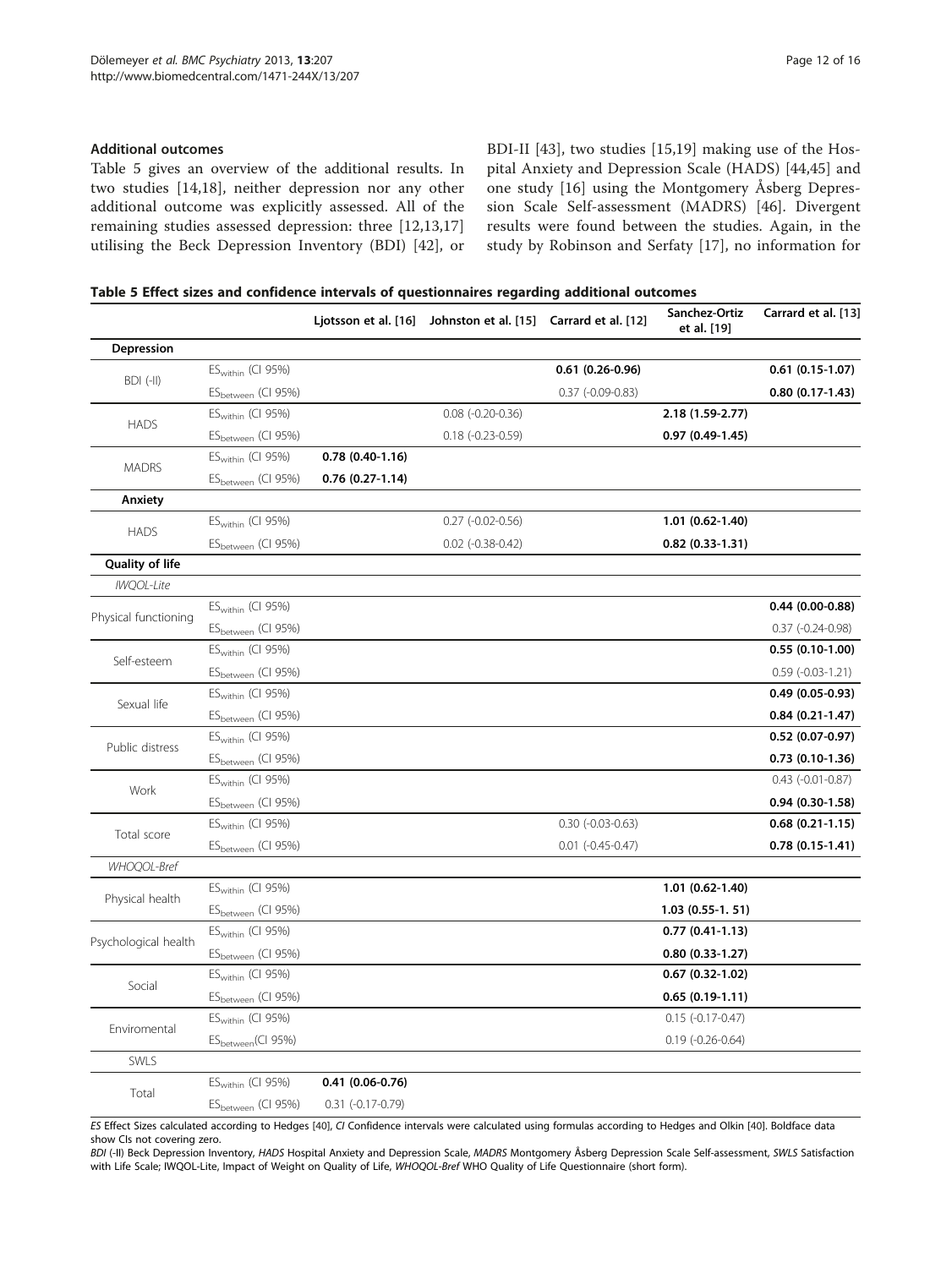calculating effect sizes was available and no significant differences were found for the analysis of variance performed. In terms of effect sizes within the intervention group, four studies found medium to high effect sizes for depression [[12,13,16,19](#page-14-0)], while no effects were found for the three day writing task study by Johnston et al. [[15\]](#page-14-0). For three of the studies [[13,16,19](#page-14-0)], significant differences were also found between the groups. As they applied the HADS, two studies [\[15,19](#page-14-0)] were additionally able to assess anxiety as an outcome variable. The study conducted by Johnston et al. [\[15](#page-14-0)] did not find effects within or between groups, but in the study by Sanchez-Ortiz et al. [[19](#page-14-0)], reduction of anxiety resulted in high effect sizes both within and between the groups. Quality of life or satisfaction with life were assessed in four studies [[12,13,16,19](#page-14-0)]. Here, medium- to high-sized effects were seen for the intervention group, with exception of one study [\[12\]](#page-14-0). These results did not translate to a medium to high between-group effect for the study by Ljotsson et al. [[16](#page-14-0)], however.

## **Discussion**

This review systematically evaluated the efficacy of internet-based treatment programs for different eating disorders in participants aged at least 16, based upon evidence from controlled studies. An article focusing on the effectiveness of cognitive-behavioural guided self help for eating disorders has recently been published [[51](#page-15-0)], but to our knowledge this study is the first review examining the standardized effects of interventions delivered through the internet on participants suffering from different kinds of eating disorders. All studies included in this review were published in the last six years, since 2007, highlighting that this research field is relatively novel. For five of the eight studies included in this review, good methodological quality was noted [\[12,16-19\]](#page-14-0).

All but one intervention [\[15](#page-14-0)] were based on CBT, which emphasizes the suitability of cognitive behavioural methods as a basis for the development of internet-based treatments for eating disorders. Of the seven studies based on CBT, six offered patients a guided self-help intervention [[12](#page-14-0)-[14,16,18,19\]](#page-14-0). Of these, one delivered the self-help intervention by book, with accompanying tasks and homework [[16](#page-14-0)], while the other studies developed and used a structured treatment program. The remaining CBT-based study used e-mail therapy without following a structured treatment program [\[17\]](#page-14-0). All studies that were based on CBT principles and provided relevant information to calculate effect sizes found significant reductions of eating disordered behaviour within the intervention groups from pre- to post-treatment for primary outcomes (e.g. bingeing and purging) as well as secondary outcomes. These interventions were also found to be beneficial in comparison to being placed on a waiting list. The findings

applied to the self-help programs implemented over the internet, but also for the self help book intervention with e-mail support and for e-mail-therapy. In summary, the results suggest that a variety of treatments, based on CBT and using the internet, can help to reduce symptoms related to eating disorders such as bulimia nervosa, binge eating and EDNOS.

There was high variance in the rates of abstinence between studies. Interestingly, the three studies with the highest rates of abstinence had the most conservative time criteria. Since these studies included patients suffering from binge eating disorder [[12,13](#page-14-0),[16](#page-14-0)] results are in line with previous meta-analysis findings from two other studies. In one study, the odds ratios for abstinence rates in a RCT addressing binge eating disorder significantly improved after psychotherapy and structured self-help [[52\]](#page-15-0). A second study compared guided and unguided self-help for binge eating [[53](#page-15-0)], where relatively high remission rates were found for OBEs. These findings can be interpreted with respect to the high spontaneous remission found for binge eating [\[54\]](#page-15-0). In this review, benefits of the guided self-help interventions based on CBT were superior to those elicited by the e-mail therapy [\[17](#page-14-0)] or the three day writing task [[15](#page-14-0)].

Additionally, effects on secondary outcomes, as assessed by questionnaires, were comparable with those produced by face-to-face therapies. For example, a meta-analysis examining the effects of different treatments for binge eating [\[52\]](#page-15-0) found medium to high effect sizes for psychotherapy as well as structured self-help, both mainly based on CBT. These results are in line with significant medium to high effect sizes found in the studies included in this review that addressed patients suffering from BED [[12](#page-14-0),[13,16\]](#page-14-0). Furthermore, a meta-analysis of studies that used CBT in face-to-face treatment for bulimia nervosa found effect sizes ranging from −0.03 to 1.00 for behavioural measures and from 0.26 to 0.98 for cognitive measures [\[55\]](#page-15-0). Again, these results are in line with results found in the CBT-based intervention for BN of studies included in the review. Additionally, follow-up examination results indicated that the effects of the treatments did not decrease over time, implying long-term stability of these positive effects of CBT-based guided self-help interventions for eating disorders delivered over the internet. The two studies that did not find significant effects or stable treatment results either within or between groups were those by Johnston et al. [[15\]](#page-14-0) and Robinson and Serfaty [\[17](#page-14-0)]. Neither study utilized structured self-help based upon CBT principles, instead using e-mail therapy [[17](#page-14-0)] or a writing task [\[15](#page-14-0)]. Furthermore, the study by Johnston et al. [[15\]](#page-14-0) differed from the other studies in terms of lengths and therapeutic contact, and one could argue that the focus was not the internet as a tool, but rather evaluation of an intervention paradigm which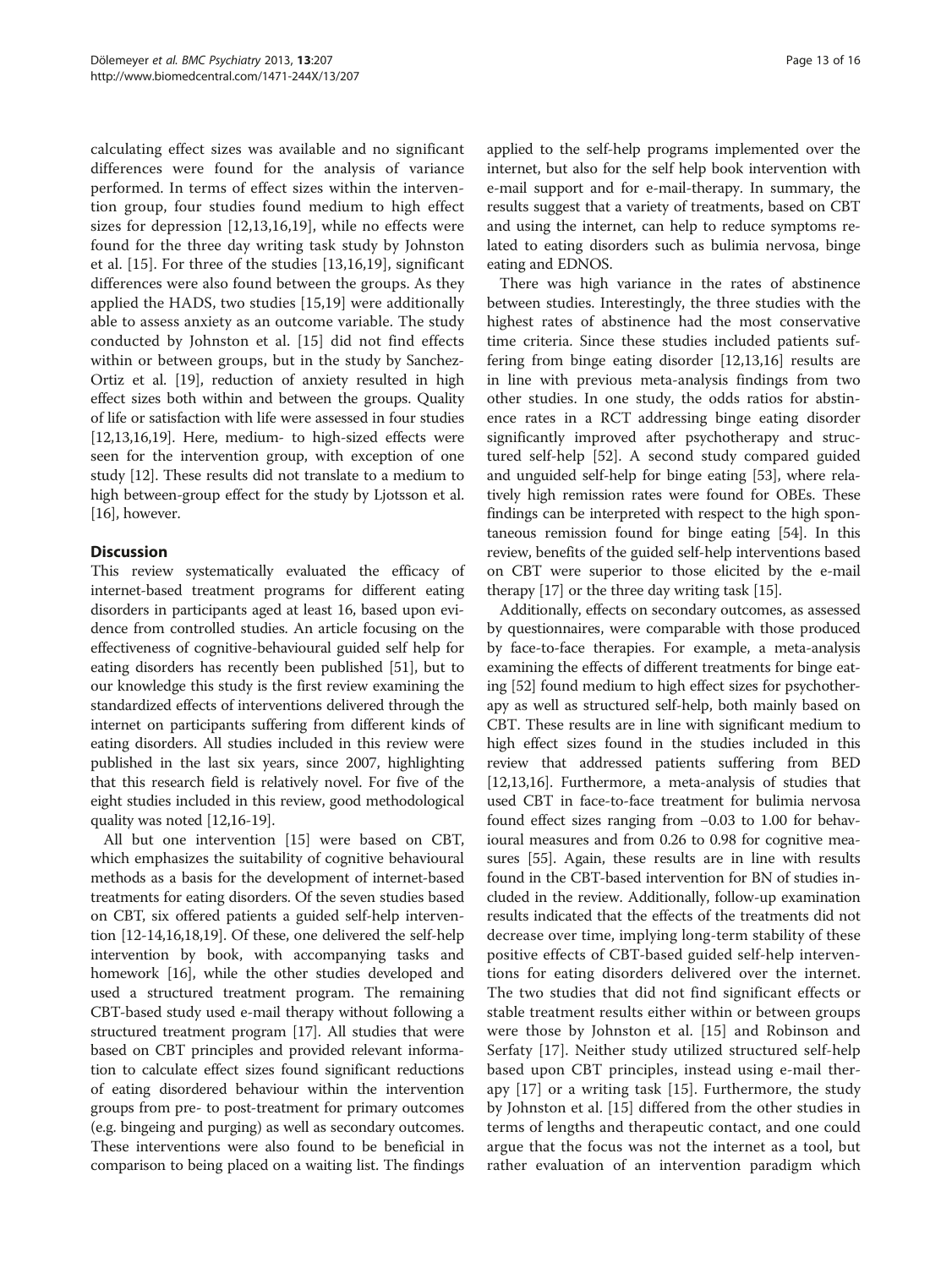had not previously been assessed for the treatment of eating disorders.

To further evaluate internet-based interventions for the treatment of eating disorders, dropout rates should be taken into account. The relative numbers of participants who did not finish treatment (treatment dropout) differed between the studies included and were higher in studies that included participants suffering from symptoms of BN [\[14,16,18,19](#page-14-0)]. This matches results from face-to-face therapies, where high treatment dropout rates have also been documented. While Garner [[56](#page-15-0)] reported a mean dropout rate of 15.3% in their review of CBT for the treatment of bulimia nervosa, the dropout rates reported in controlled studies are assumed to be an underestimate of the rates in a general clinical setting [[57-61](#page-15-0)]. One possible explanation for the different dropout rates that were found in internet-based interventions of depression and anxiety [\[62](#page-15-0)] is the level of anonymity. But, contrary to this finding, no clear connection between anonymity and treatment dropout was seen in the present review. The studies providing anonymity were not necessarily those where high treatment dropout rates were reported. Instead of anonymity, diagnosis seems to be more relevant to dropout rates. So, dropout rates found in the studies addressing exclusively participants who showed (sub-threshold) binge eating behaviour [\[12,13\]](#page-14-0) were relatively low, at 24.3% and 9%. These dropout rates are in accordance with studies of noninternet-based self-help techniques for those patients [[63\]](#page-15-0). It is hypothesized that patients suffering from binge eating are highly motivated to work on their eating problems due to the association of binge eating with high psychological impairment and related health problems [[64,65](#page-15-0)]. Apart from anonymity and diagnosis, it is worth noting that dropout rates for internet-based interventions in other psychiatric disorders generally differ widely. For instance, Titov and colleagues [\[66](#page-15-0)] found a dropout rate of 11% in a trial of clinician-assisted internetdelivered CBT for depression, while Spek et al. [[31](#page-15-0)] reported a dropout rate of 66% for internet-delivered CBT for sub-threshold depression.

In the literature, several different factors (e.g. duration of treatment and amount of contact) have been found to be associated with differences in treatment effects. For example, the influence of therapist support on treatment outcomes for depression was found to be strong [\[26,27](#page-15-0)]. Furthermore, guided self-help has been shown to produce larger treatment effects than pure self-help in BED [[53,67\]](#page-15-0) and providing guidance might increase both adherence to and the benefits of computerized interventions [[68\]](#page-15-0). Unfortunately, it was not possible to draw conclusions in this review about how much influence the duration of an internet-based intervention or the amount of contact with the coaches has on its efficacy, since variability of these two factors was limited between studies. When combined with the different kinds of treatments and participants addressed, no clear conclusion can be drawn.

Although the internet-based interventions discussed in this review were not specifically aimed at reducing comorbid symptoms such as depression, anxiety or at increasing quality of life, these can be assumed to be relevant factors for eating disorder patients. Overall results of the present review indicate that depressive symptoms and anxiety can be reduced by internet-based interventions. This is in line with previous data from face-to-face studies [[52](#page-15-0)]. For example in their meta-analysis, Vocks and colleagues found significant but small mean effect sizes for depression after psychotherapy and structured self-help when comparing experimental and control groups. It can be assumed that improvement of eating disorder symptoms might influence depressiveness and symptoms of anxiety. Furthermore, significant treatment effects found in this review indicate that quality of life and satisfaction with life are related to a reduction of eating disorder symptoms.

#### **Limitations**

Several limitations of this review have to be addressed. For example, only a limited number of studies could be included. The fact that these studies used different kinds of interventions and addressed different eating disorders complicated the process of reaching reliable conclusions. To include more articles, eligibility criteria would have had to be broader, but increasing the variability of the analysed treatment programs, for instance by including prevention programs, would have lead to even less comparability of results. One recommendation would be to carry out the literature search in more databases to assure the inclusion of all relevant articles. But as internetbased interventions for eating disorders are a relatively novel treatment option still undergoing research, we suspect that the electronic search and the subsequent screening of the reference lists described above should lead to the inclusion of all articles relevant for the review.

Finally, the absence of a CBT-based program, the short duration of the intervention and the lack of posttreatment assessment made the study conducted by Johnston et al. [\[15](#page-14-0)] difficult to compare with the other studies in the review. Nonetheless, this study fulfilled all selection criteria and therefore needed to be included in this review. Furthermore, although effect sizes of internet-based interventions can be considered medium to high, comparing them to face-to-face interventions will always be difficult, especially with regard to various sample characteristics (e.g. inpatient vs. outpatient). Generally, further research should evaluate the characteristics of samples recruited for internet-based interventions for eating disorders.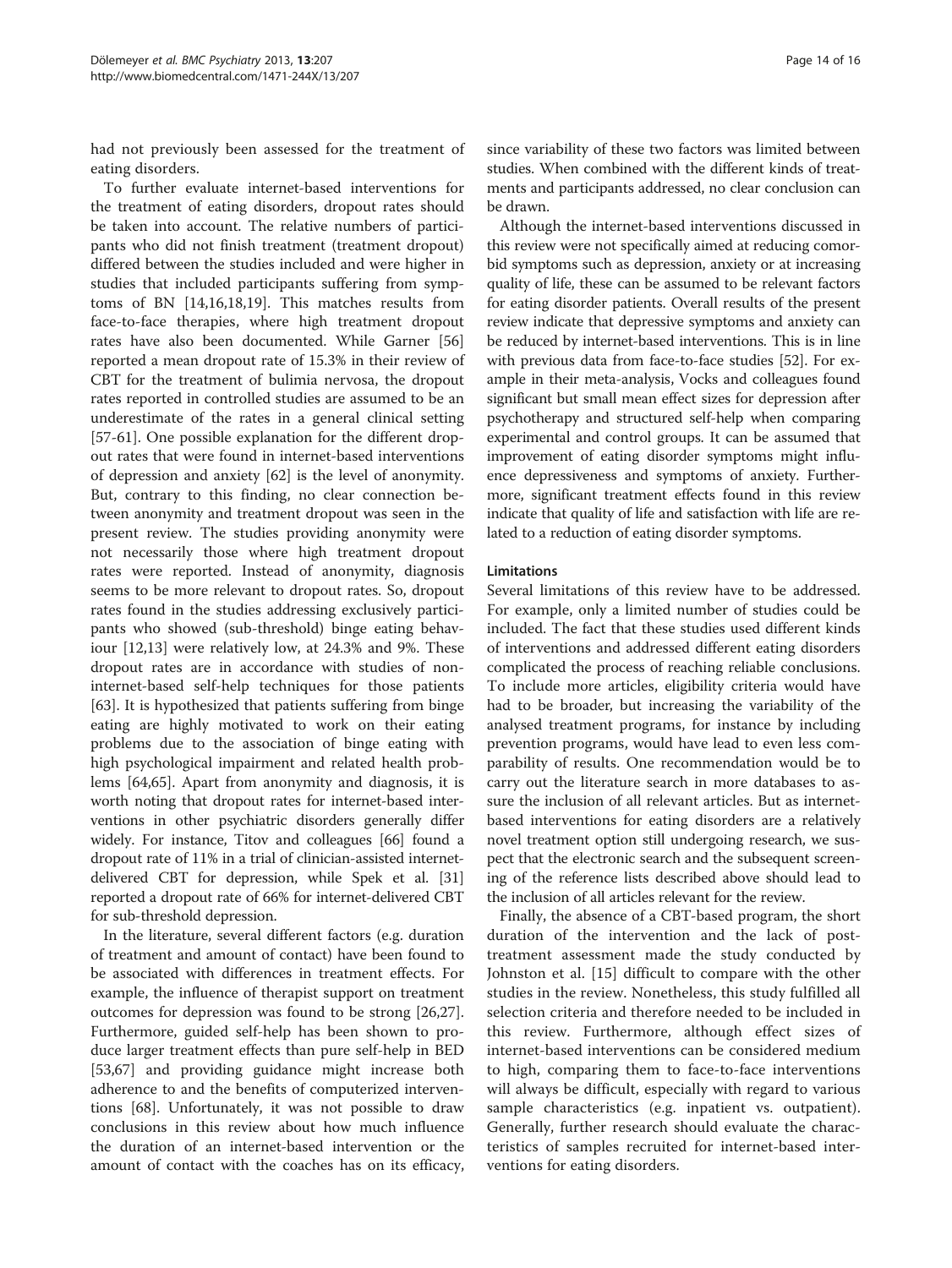## <span id="page-14-0"></span>Conclusions

In summary, internet-based interventions based upon CBT principles can be assumed to be a good alternative to face-to-face therapies for the treatment of eating disorders. Especially internet-based guided self-help programs and self-help books supported by e-mail contact showed promising results. This conclusion is supported by the fact that effect sizes of these interventions are comparable to face-to-face treatments for eating disorders and the apparent stability of the treatment outcomes. Furthermore, treatments delivered via the internet are especially relevant for patients who do not have access to conventional therapy programs due to different reasons.

Unfortunately, due to the small number of studies, the differences in disorders addressed and assessment methods used in each study, these conclusions must be interpreted as promising but not definitive. Further research investigating different treatments and self-help programs is needed to analyze the different components of CBT and to identify the most effective strategies. Additionally, predictors of treatment outcome should be identified and examined in order to better deduce which treatment program fits best for each patient.

In conclusion, despite promising effects which internetbased interventions utilizing structured self-help based upon CBT principles seem to have on patients suffering from different kinds of eating disorders, further research is needed to identify factors that lead to these positive results.

#### Abbreviations

RCT: Randomized controlled trial; CT: Controlled trial; CBT: Cognitive behavioural therapy; BN: Bulimia nervosa; BED: Binge eating disorder; EDNOS: Eating disorder not other specified; EDI: Eating Disorder Inventory; EDE-Q: Eating Disorder Examination Questionnaire; BITE: Bulimia Investigatory Test Edinburgh; BDI: Beck Depression Inventory; HADS: Hospital Anxiety and Depression Scale; MADRS: MontgomeryÅsberg Depression Scale Selfassessment (MADRS); SWLS: Satisfaction with Life Scale; IWQOL-Lite: Impact of Weight on Quality of Life; WHOQOL-Bref: WHO Quality of Life Questionnaire (short form).

#### Competing interests

The authors declare that they have no competing interests.

#### Authors' contributions

Manuscript concept and design: RD, AK, BW. Acquisition of data: RD, AT. Analysis and interpretation of data: RD, BW. Drafting of manuscript: RD, AT, AK, BW. Revision of manuscript: RD, AT, AK, BW. All authors read and approved.

#### Acknowledgements

This work was supported by the Federal Ministry of Education and Research (BMBF), Germany, FKZ: 01EO1001.

### Received: 16 August 2012 Accepted: 17 July 2013 Published: 6 August 2013

#### References

- 1. Hoek HW, Van Hoeken D: Review of the prevalence and incidence of eating disorders. Int J Eat Disord 2003, 34(4):383-396.
- Oliver MI, Pearson N, Coe N, Gunnell D: Help-seeking behaviour in men and women with common mental health problems: cross-sectional study. Br J Psychiatry 2005, 186:297-301.
- 3. Beintner I, Jacobi C, Taylor CB: Effects of an internet-based prevention programme for eating disorders in the USA and germany–a metaanalytic review. Eur Eat Disord Rev 2012, 20(1):1–8.
- 4. Bruning Brown J, Winzelberg AJ, Abascal LB, Taylor CB: An evaluation of an internet-delivered eating disorder prevention program for adolescents and their parents. J Adolesc Health 2004, 35(4):290-296.
- 5. Jacobi C, Morris L, Beckers C, Bronisch-Holtze J, Winter J, Winzelberg AJ, Taylor CB: Maintenance of internet-based prevention: a randomized controlled trial. Int J Eat Disord 2007, 40(2):114–119.
- 6. Jacobi C, Volker U, Trockel MT, Taylor CB: Effects of an internet-based intervention for subthreshold eating disorders: a randomized controlled trial. Behav Res Ther 2012, 50(2):93–99.
- 7. Jones M, Luce KH, Osborne MI, Taylor K, Cunning D, Doyle AC, Wilfley DE, Taylor CB: Randomized, controlled trial of an internet-facilitated intervention for reducing binge eating and overweight in adolescents. Pediatrics 2008, 121(3):453–462.
- 8. Stice E, Rohde P, Durant S, Shaw H: A preliminary trial of a prototype internet dissonance-based eating disorder prevention program for young women with body image concerns. J Consult Clin Psychol 2012, 80(5):907-916.
- 9. Taylor CB, Bryson S, Luce KH, Cunning D, Doyle AC, Abascal LB, Rockwell R, Dev P, Winzelberg AJ, Wilfley DE: Prevention of eating disorders in at-risk college-age women. Arch Gen Psychiatry 2006, 63(8):881–888.
- 10. Volker U, Jacobi C, Barr Taylor C: Adaptation and evaluation of an Internet-based prevention program for eating disorders in a sample of women with subclinical eating disorder symptoms: a pilot study. Eat Weight Disord 2011, 16(4):e270–e273.
- 11. Zabinski MF, Wilfley DE, Calfas KJ, Winzelberg AJ, Taylor CB: An interactive psychoeducational intervention for women at risk of developing an eating disorder. J Consult Clin Psychol 2004, 72(5):914-919.
- 12. Carrard I, Crepin C, Rouget P, Lam T, Golay A, Van der Linden M: Randomised controlled trial of a guided self-help treatment on the internet for binge eating disorder. Behav Res Ther 2011, 49(8):482–491.
- 13. Carrard I, Crepin C, Rouget P, Lam T, Van der Linden M, Golay A: Acceptance and efficacy of a guided internet self-help treatment program for obese patients with binge eating disorder. Clin Pract Epidemiol Ment Health 2011, 7:8–18.
- 14. Fernández-Aranda F, Núñez A, Martínez C, Krug I, Cappozzo M, Carrard I, Rouget P, Jiménez-Murcia S, Granero R, Penelo E, et al: Internet-based cognitive-behavioral therapy for bulimia nervosa: a controlled study. Cyberpsychol Behav 2009, 12(1):37–41.
- 15. Johnston O, Startup H, Lavender A, Godfrey E, Schmidt U: Therapeutic writing as an intervention for symptoms of bulimia nervosa: effects and mechanism of change. Int J Eat Disord 2010, 43(5):405–419.
- 16. Ljotsson B, Lundin C, Mitsell K, Carlbring P, Ramklint M, Ghaderi A: Remote treatment of bulimia nervosa and binge eating disorder: a randomized trial of Internet-assisted cognitive behavioural therapy. Behav Res Ther 2007, 45(4):649–661.
- 17. Robinson P, Serfaty M: Getting better byte by byte: a pilot randomised controlled trial of email therapy for bulimia nervosa and binge eating disorder. Eur Eat Disord Rev 2008, 16(2):84–93.
- 18. Ruwaard J, Lange A, Broeksteeg J, Renteria-Agirre A, Schrieken B, Dolan CV, Emmelkamp P: Online cognitive-behavioural treatment of bulimic symptoms: a randomized controlled trial. Clin Psychol Psychother 2012, 20(4):308–318.
- 19. Sanchez-Ortiz VC, Munro C, Stahl D, House J, Startup H, Treasure J, Williams C, Schmidt U: A randomized controlled trial of internet-based cognitivebehavioural therapy for bulimia nervosa or related disorders in a student population. Psychol Med 2011, 41(2):407–417.
- 20. Heinicke BE, Paxton SJ, McLean SA, Wertheim EH: Internet-delivered targeted group intervention for body dissatisfaction and disordered eating in adolescent girls: a randomized controlled trial. J Abnorm Child Psychol 2007, 35(3):379–391.
- 21. Cousineau TM, Franko DL, Trant M, Rancourt D, Ainscough J, Chaudhuri A, Brevard J: Teaching adolescents about changing bodies: randomized controlled trial of an internet puberty education and body dissatisfaction prevention program. Body Image 2010, 7(4):296–300.
- 22. Arcelus J, Mitchell AJ, Wales J, Nielsen S: Mortality rates in patients with anorexia nervosa and other eating disorders. A meta-analysis of 36 studies. Arch Gen Psychiatry 2011, 68(7):724–731.
- 23. Kersting A, Schlicht S, Kroker K: Internet therapy. Opportunities and boundaries. Nervenarzt 2009, 80(7):797–804.